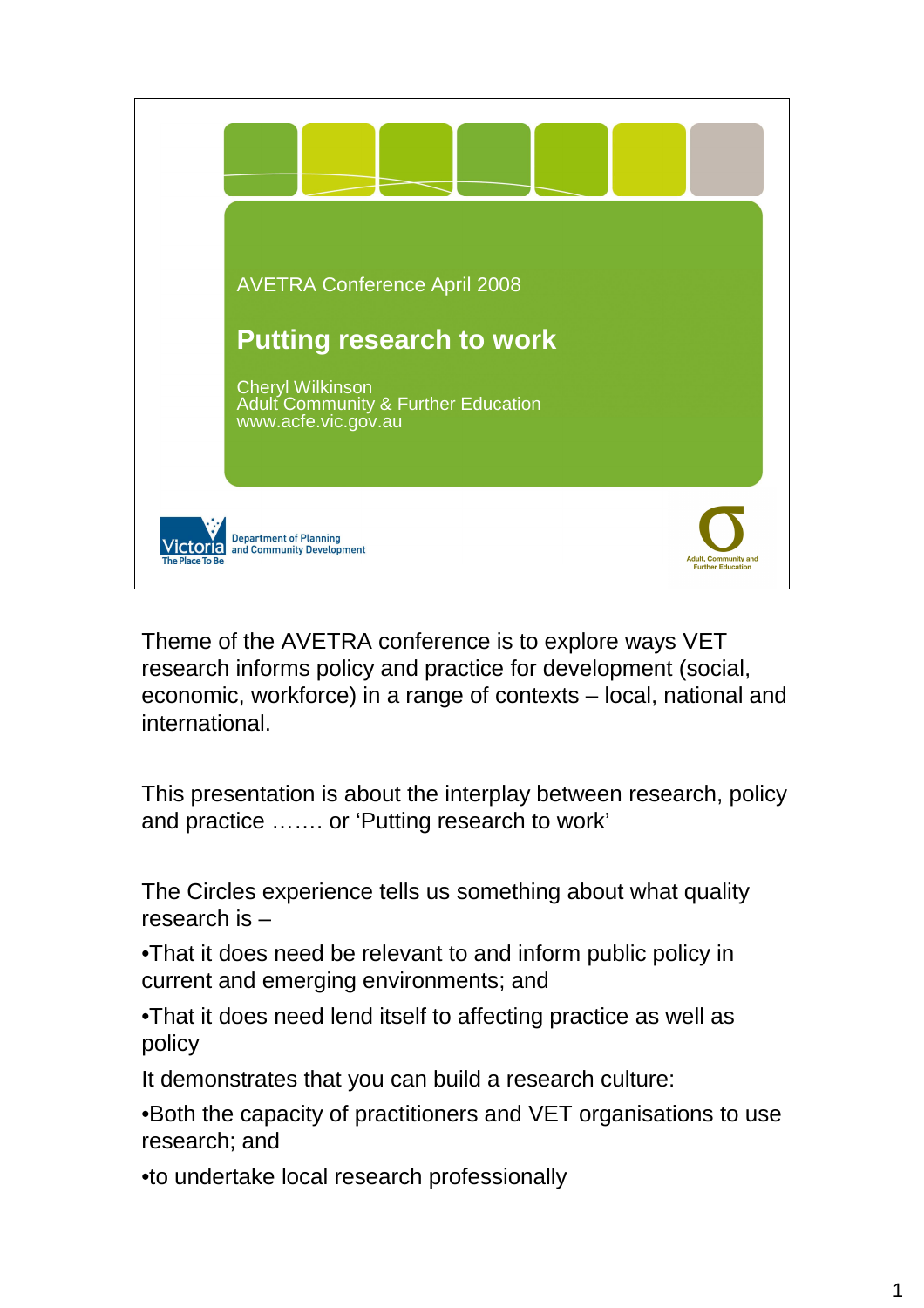

- I do this as it might relate to the broader VET sector and national research such as the NCVER study Supporting vocational education and training providers in building capability for the future
- Key messages of that research resonate with ACE and the key messages from the evaluation of the circles initiative are highly congruent
	- Focus on capability of both individual and organisation
	- Strategic focus
	- Freedom from restriction local autonomy, flexibility, diversity of providers and response
- Circles provide a case study or a model
- Rich and complex experience well beyond what is usually understood by 'professional development'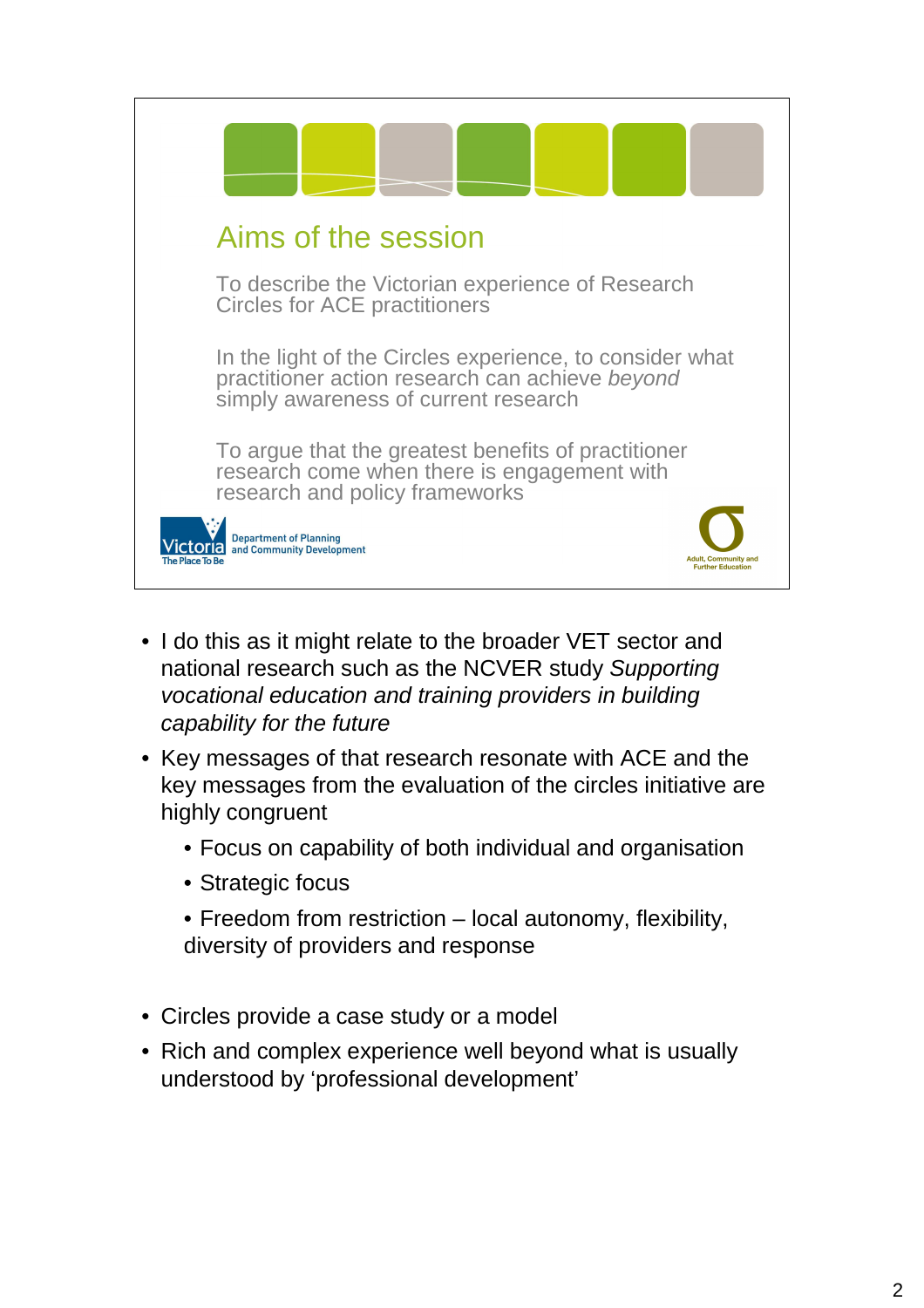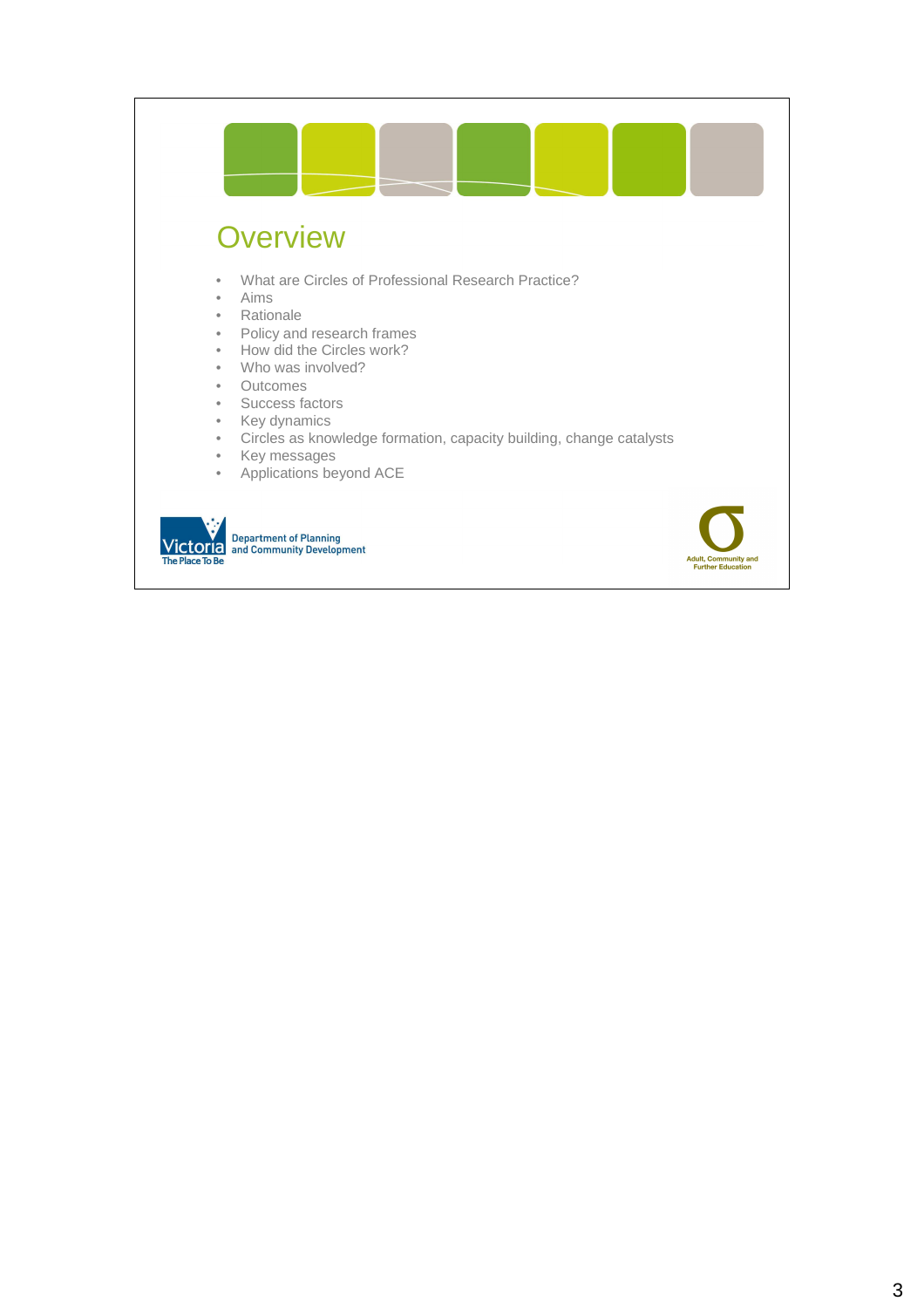

#### Particular challenges for ACE (quoting John McIntyre's evaluation here)

- 1. The ACE workforce is not fully professionalised, though the gradual integration of ACE into the national training system has led to greater professionalisation of some areas of practice
- 2. ACE is not characterised by highly institutionalised knowledge-management systems, professional identities and role relationships. The identity of ACE teachers and tutors is not often defined by formal qualifications or credentialed expert knowledge found in formal education
- 3. ACE organisations, as community agencies, perform a variety of social functions besides knowledge transmission, and they do so through a culture of voluntary participation. Their knowledge systems are 'socially distributed', less formalised and more open in their boundaries with other social systems (Solomon and McIntyre 2000). This gives the sector its flexibility and community responsiveness, but its also leads to variability in skills and expertise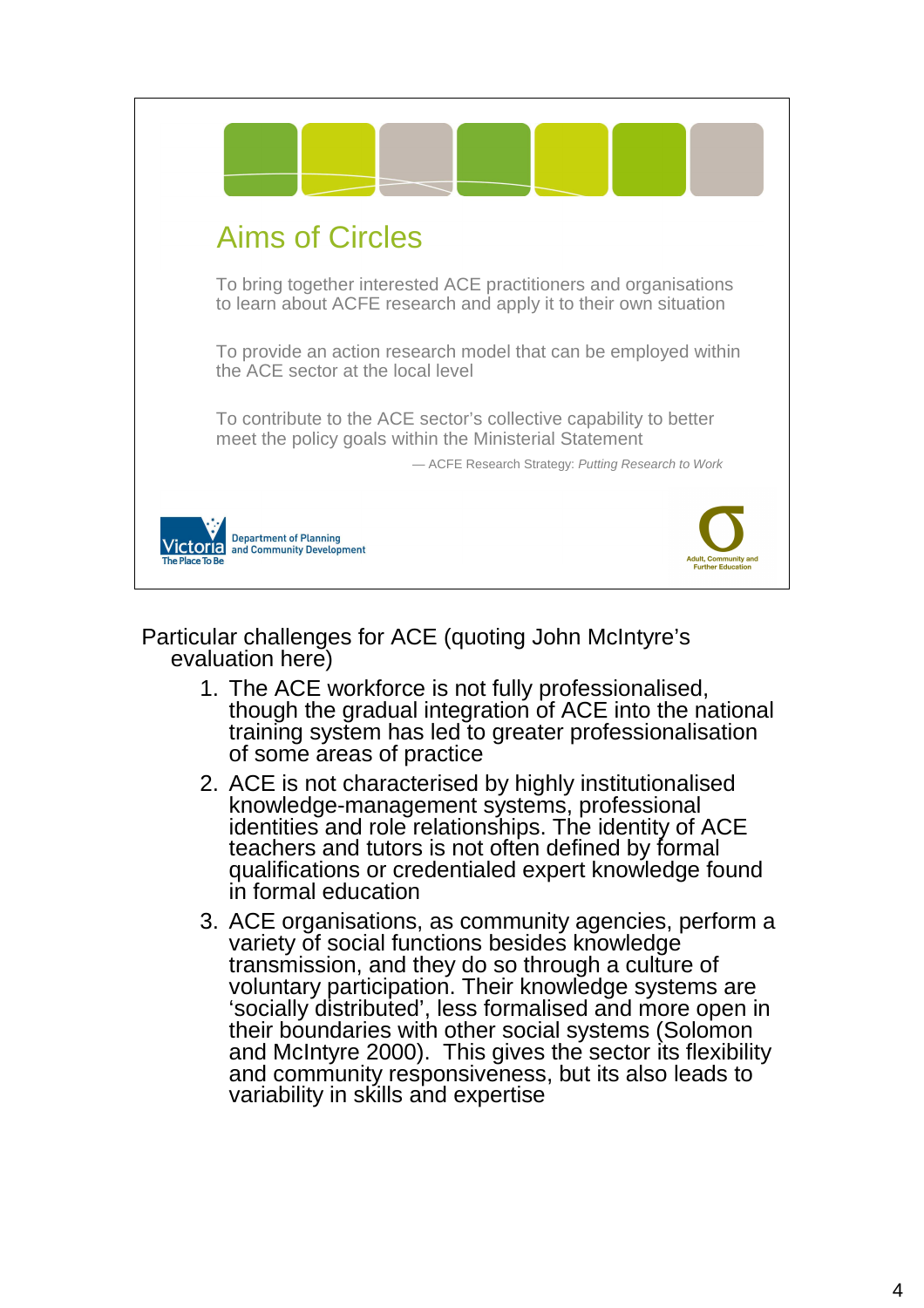

Define 'practice' in a broad way—beyond pedagogy, as including organisational culture and strategy, networking and professional relationship, and policy process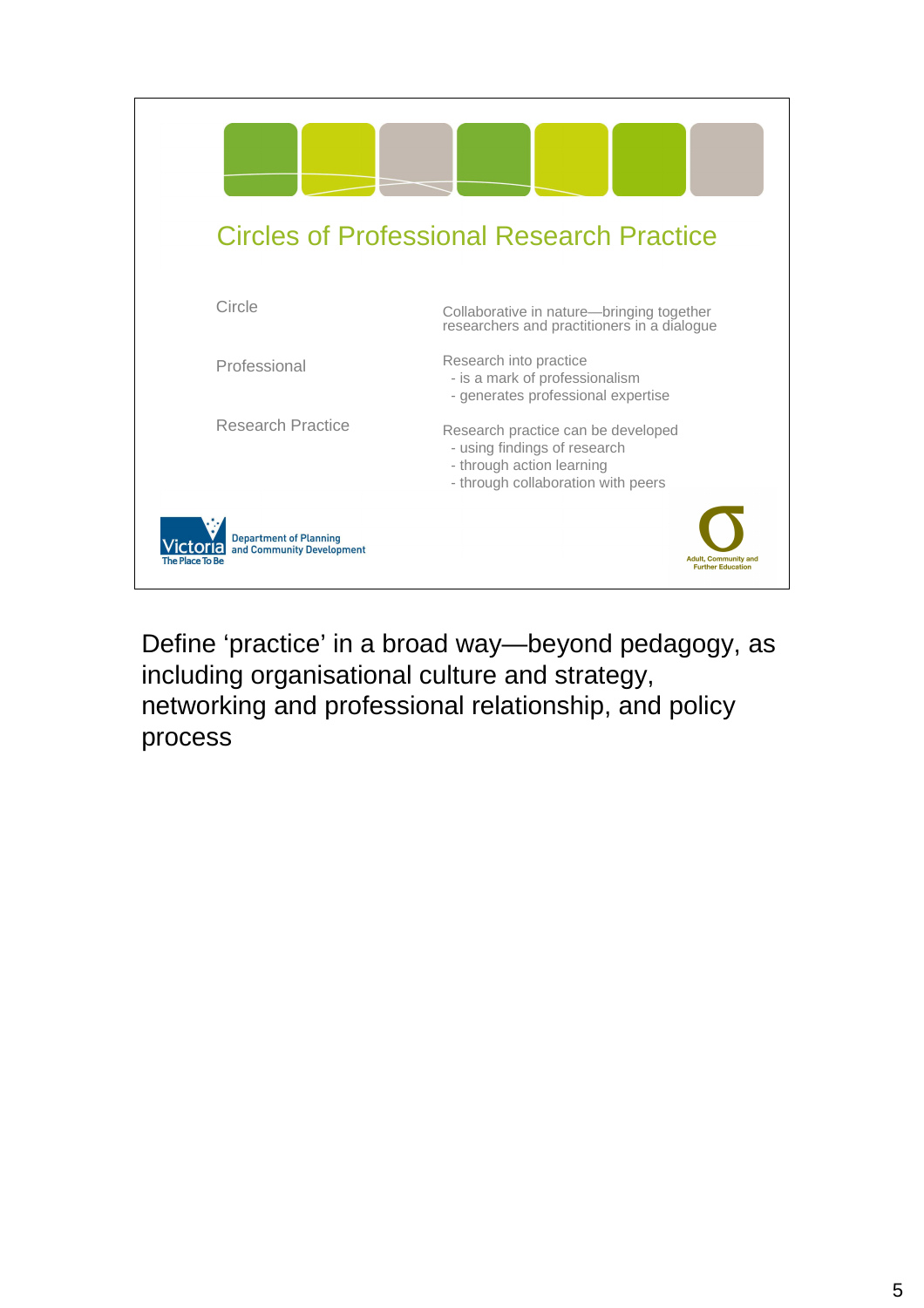

To implement its vision of strategic research 'put to work', the ACFE Research Strategy outlined a concept of 'Circles of Professional Research Practice'.

It spoke of the Circles as 'a mechanism to support implementation of the findings of high level research at a regional and local level ' and stated that—

This initiative is designed to support participating ACE organisations to learn from research, apply its findings to their own local context and design strategies to address the challenges it raises for them in meeting the goals of the Ministerial Statement.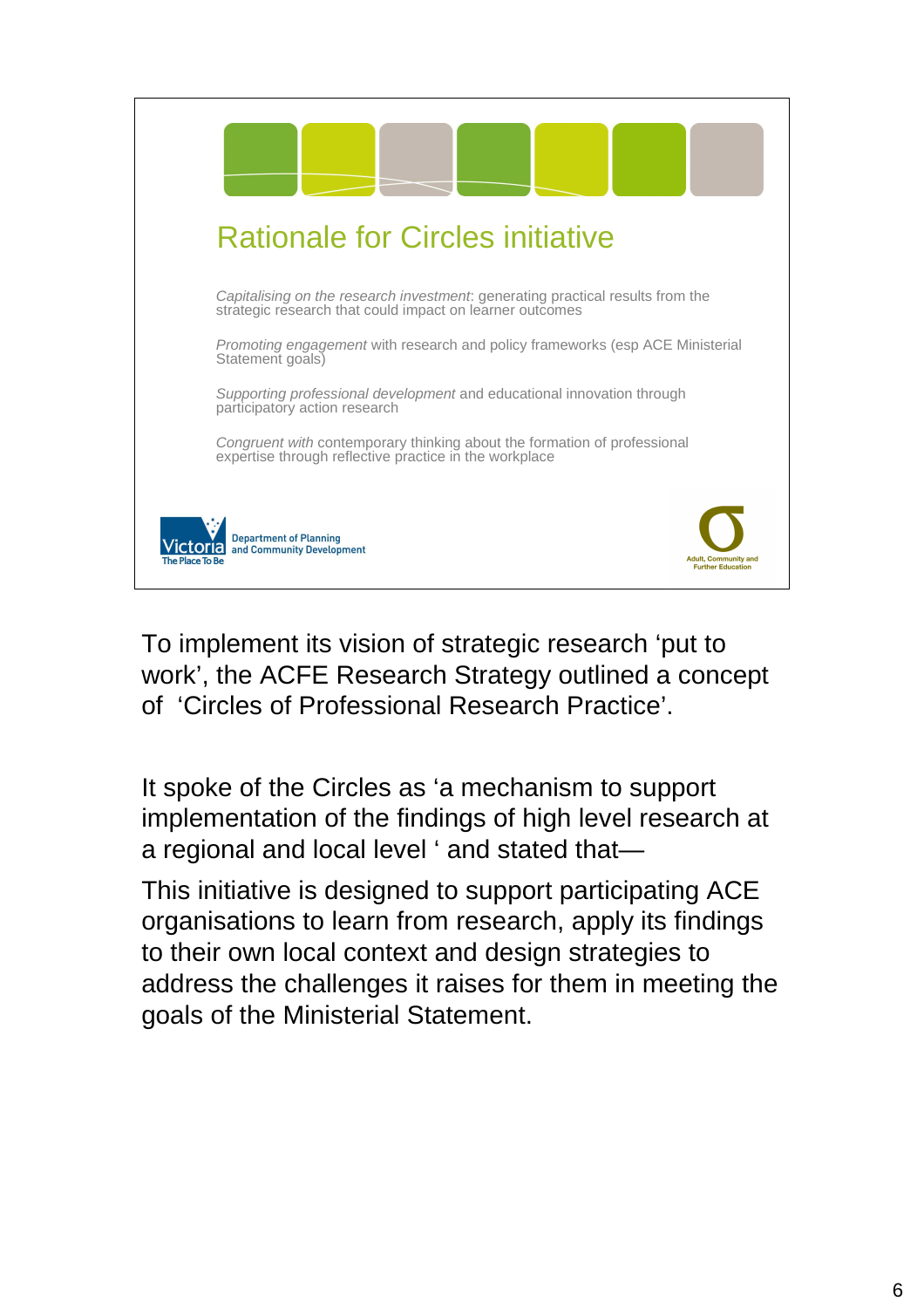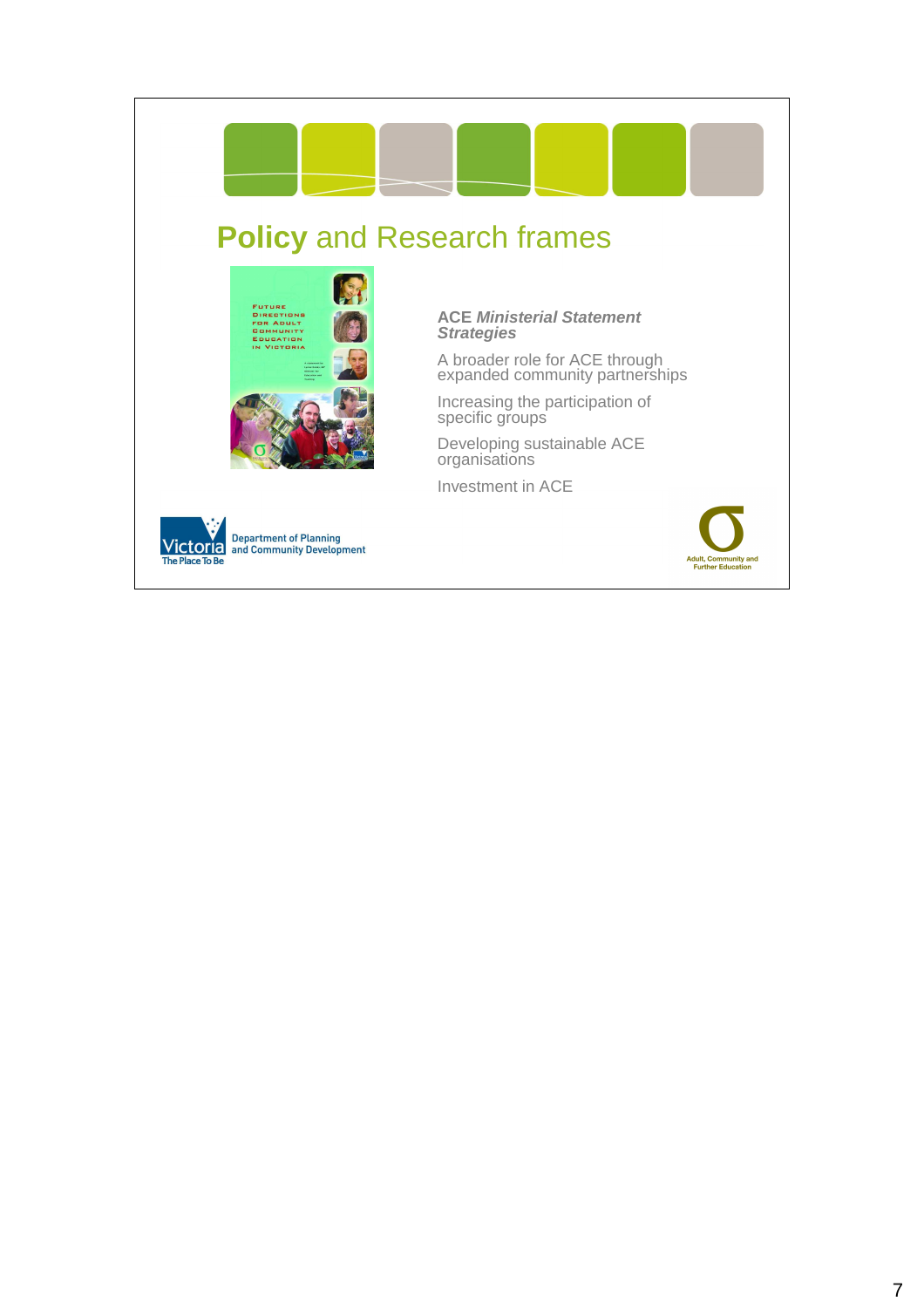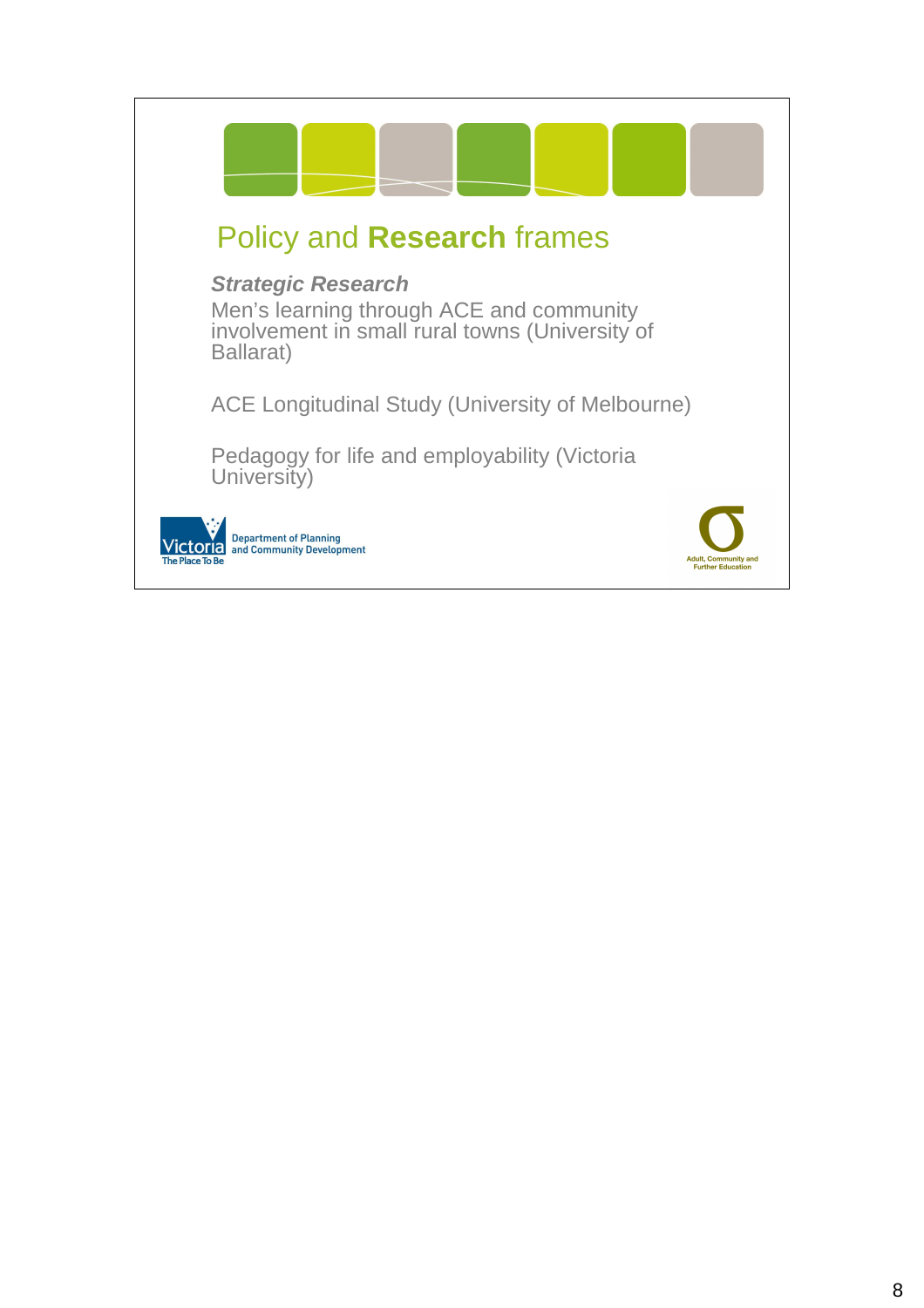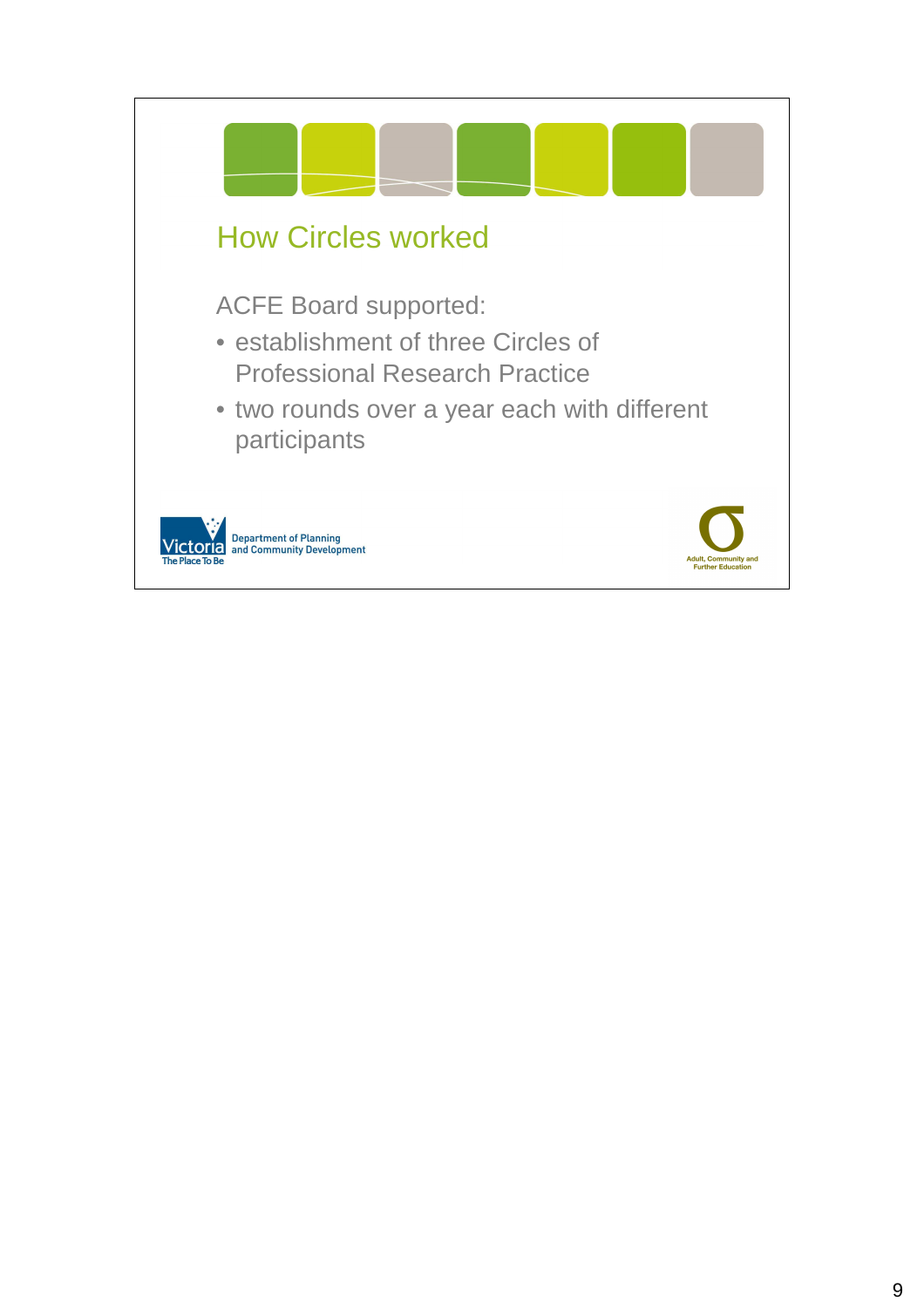

## Funding:

- 1. Management of statewide Circles
	- recruit participants from sponsoring ACE organisations,
	- arrange the involvement of the researchers,
	- administer the funding and
	- report to ACFE on their progress.
- 2. Researchers
- 3. Contribution to individual costs of participation

Ref Group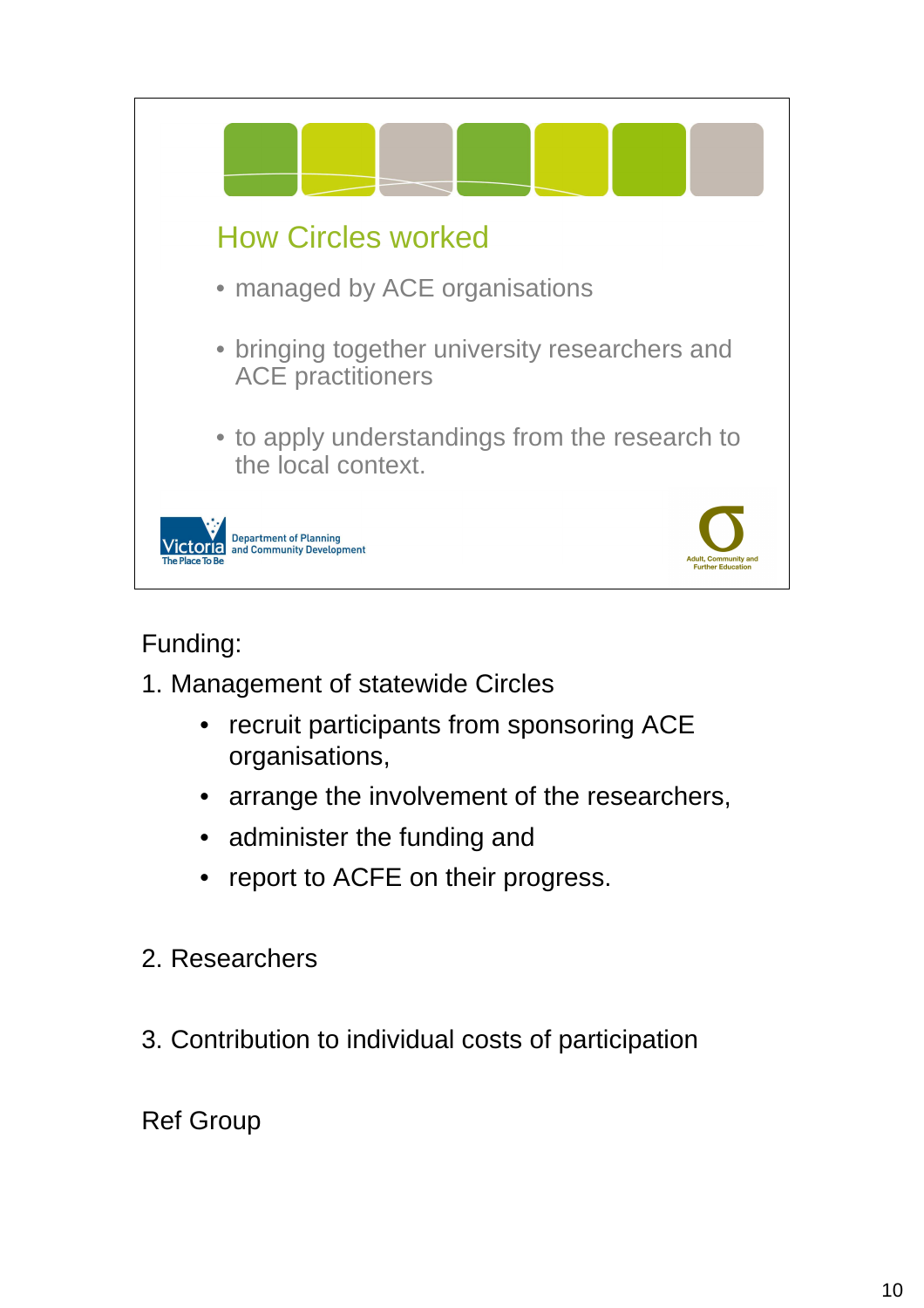

- It was intended that the Circles would entail 'two main kinds of activity'—
- 1. learning about research from the researchers and other members and
- 2. then applying the learning in practical ways that produce outcomes for learners.

'Applying learning' was defined as

- designing strategies in the light of identified local needs;
- developing partnerships with other community agencies to assist in their achievement; and
- following their implementation, reflecting on the outcomes of the strategies and their implications.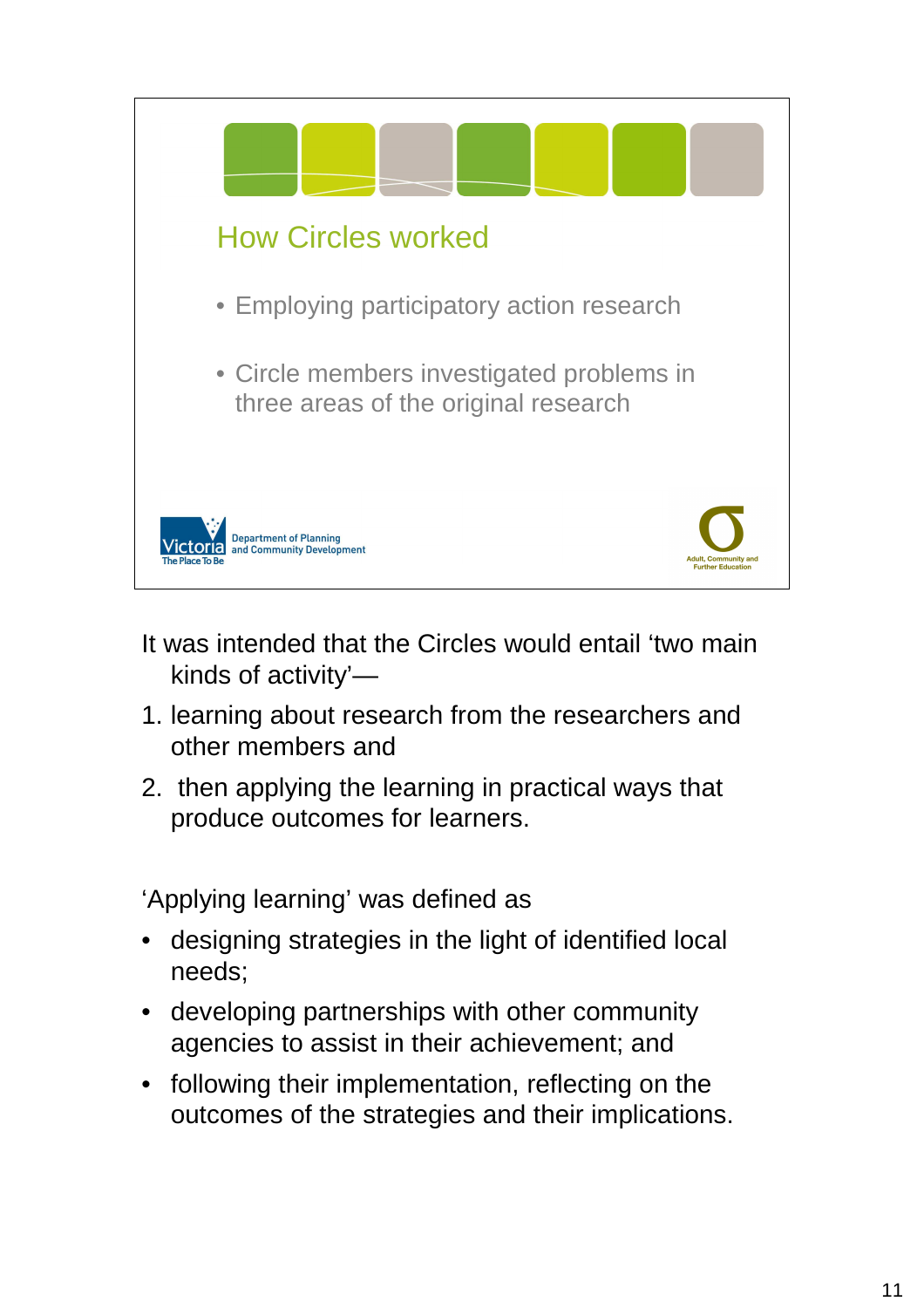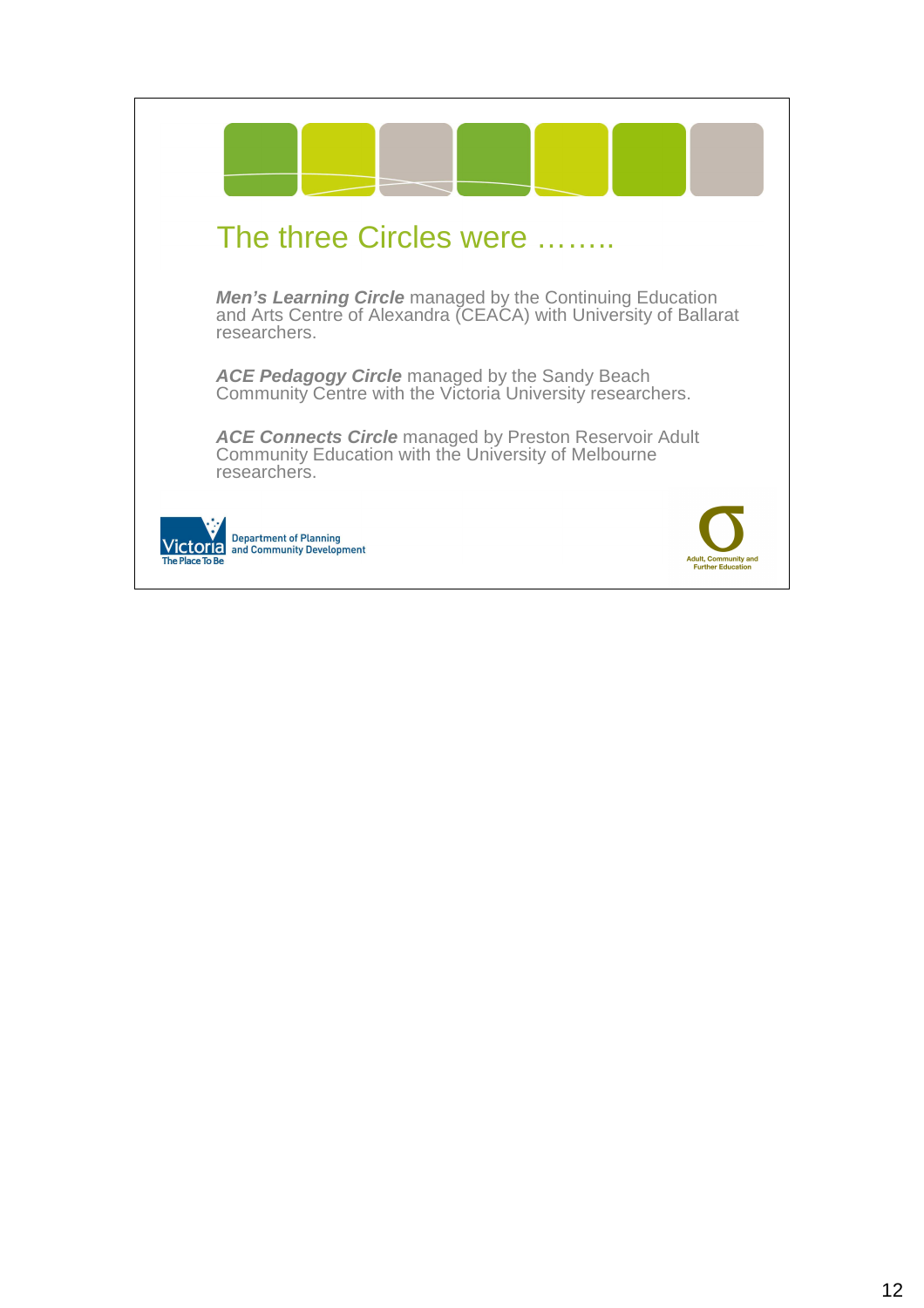

## Differences due to nature of research eg ACE pedagogy attracted teachers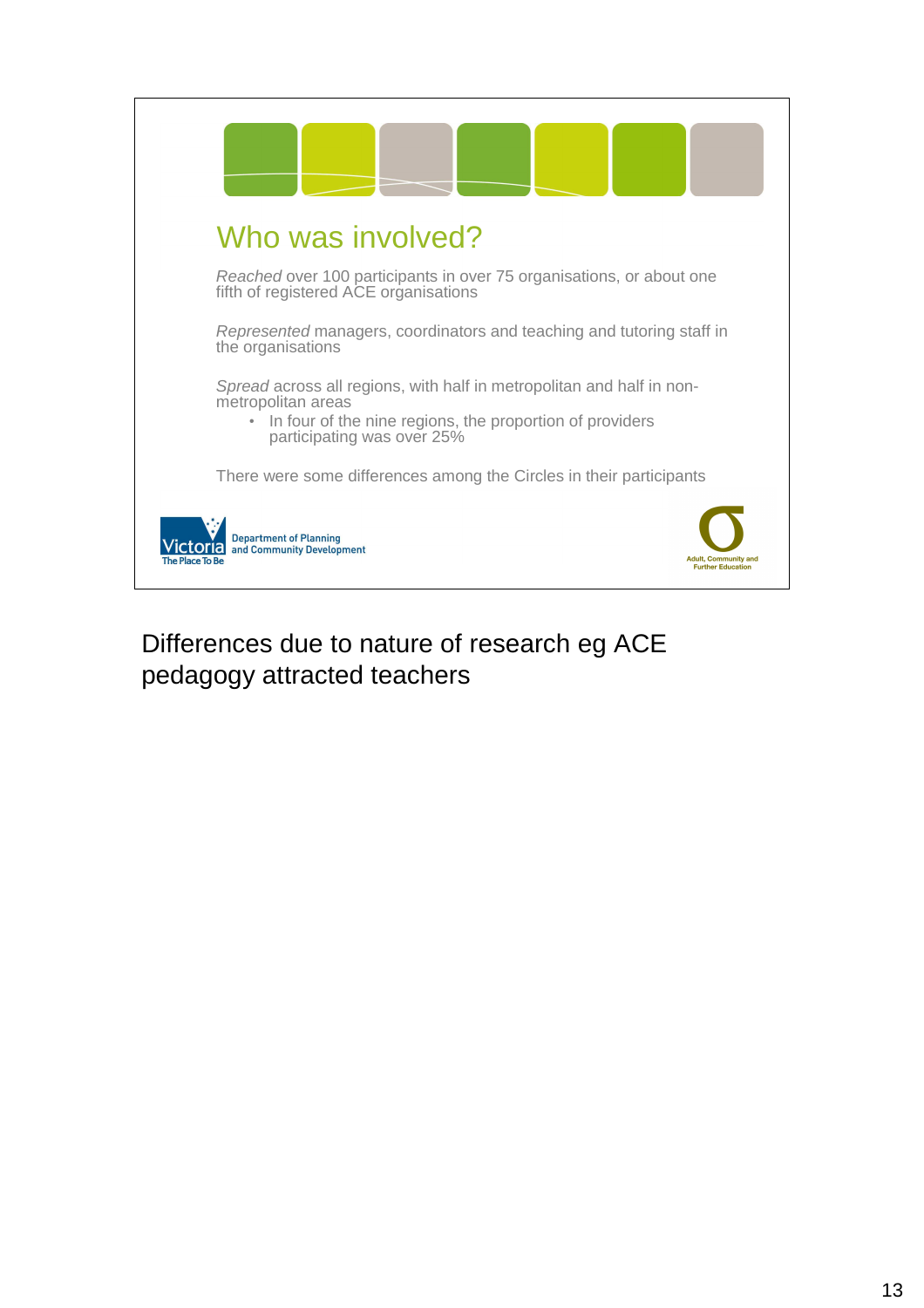

"Participation in the Research Circles project has definitely meant that I have developed a deeper understanding and appreciation of the initial research conducted by Melbourne Uni and I am now awaiting the results of the third and final stage of the longitudinal study with a sense that I have personally invested in it."

Instead of ACE trying to make the target group of men fit our requirements in ACE, we would find the needs of the group and look at ways to fit ACE into their current learning patterns. In a sense, to use Barry Golding's words, "Sometimes it is important to meet men where they already are rather than trying to smoke them out."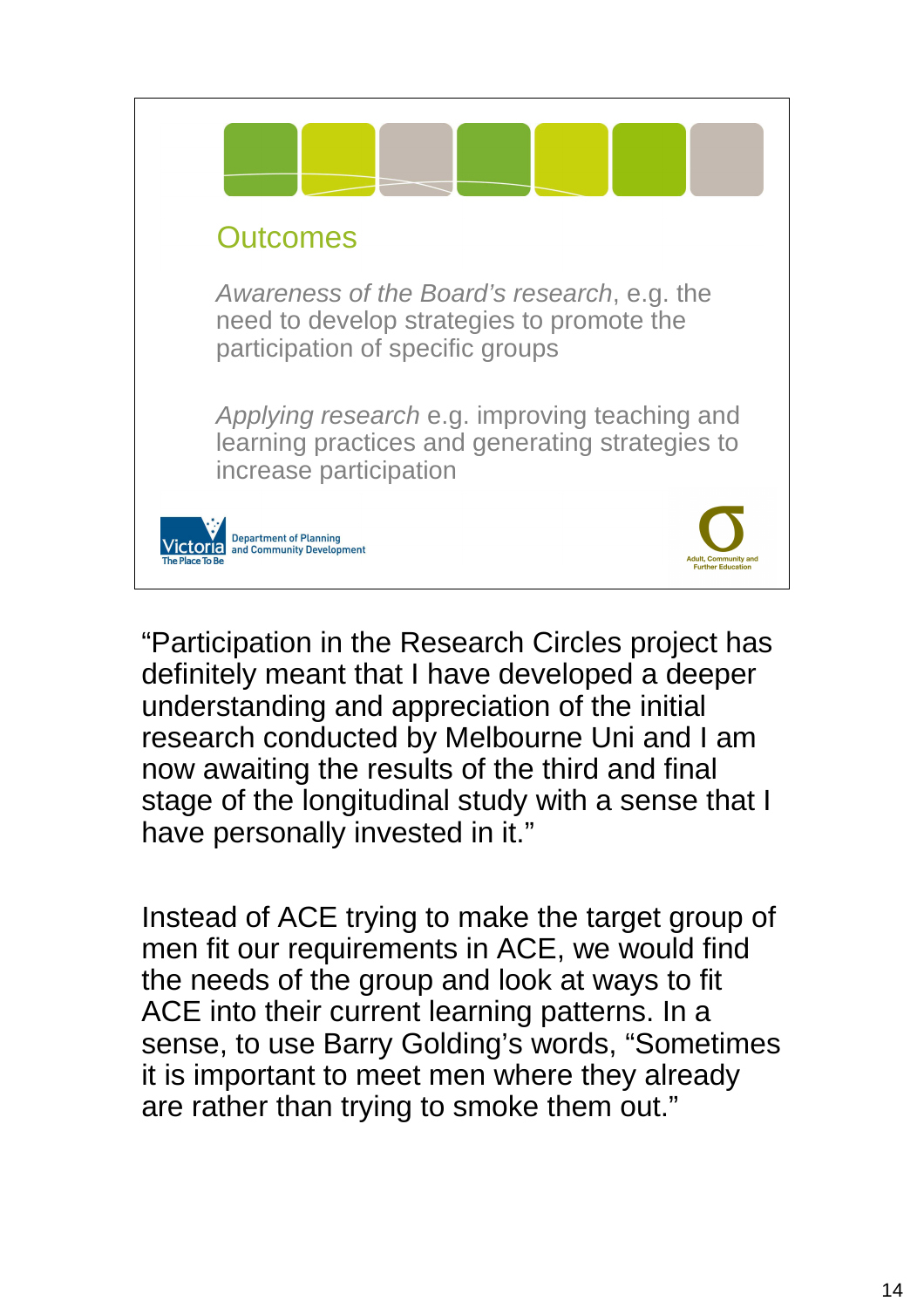

"The experience of conducting my own research in a methodical manner and with the support of others has been very valuable and empowering. The circles model not only provided the peer and expert support for the research process but also facilitated a networking and information sharing opportunity with people and organisations outside of our own local sphere. The encouragement and enthusiasm from researchers and peers was particularly sustaining and beneficial".

"The value of talking face-to-face with other practitioners facilitated by a 'significant other' is 'huge' in this model – very valuable.''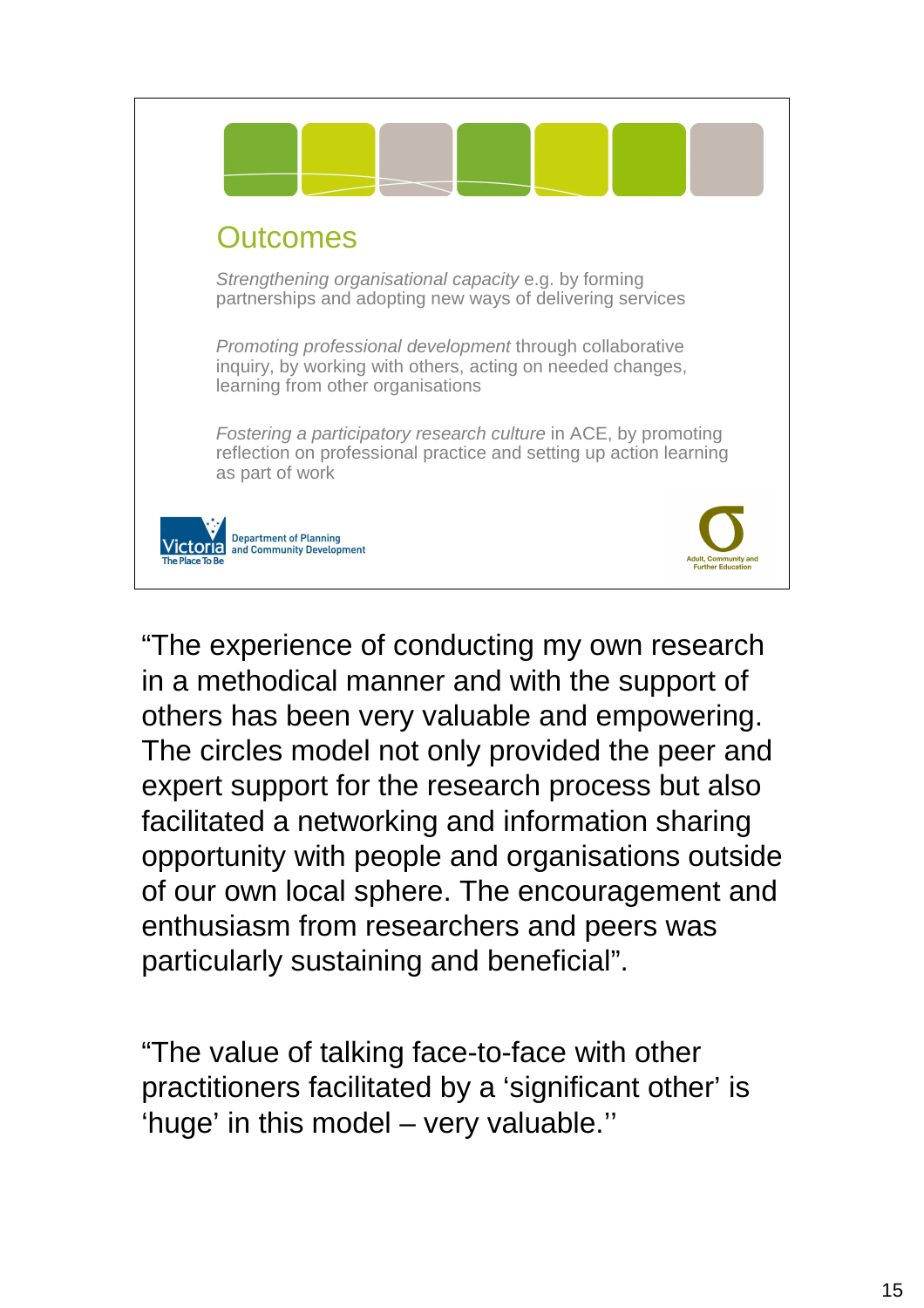

The participants were asked to identify those statements that best represented their perceived outcomes and to rate them.

This gives us a good idea of the outcomes that were most salient and most significant for participants.

The **significance score is the average of the rating of significance for the statement multiplied by its frequency of selection**.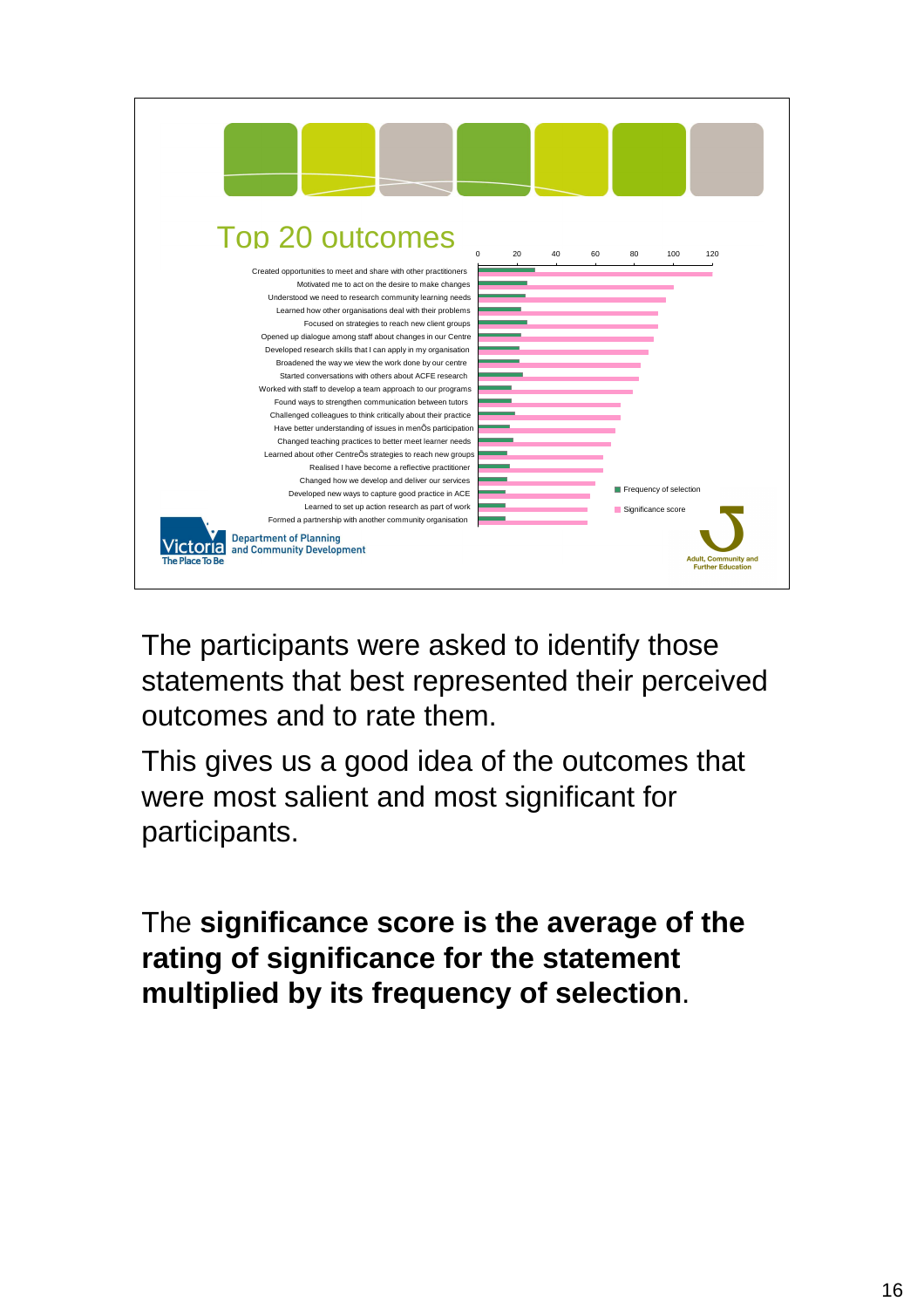

ACFE's policy of autonomy for the development of the Circles by experienced managers in leading ACE organisations, supported by funding that motivated organisations and individuals to give the project priority

The leadership role of the ACE managers and the clear demarcation of the roles that enabled a high degree of support to the participants by both ACE managers and the expert researchers.

Structured activities that ensured clear expectations of participants and their focused involvement, effective interactions among participants and the best use of time of researchers.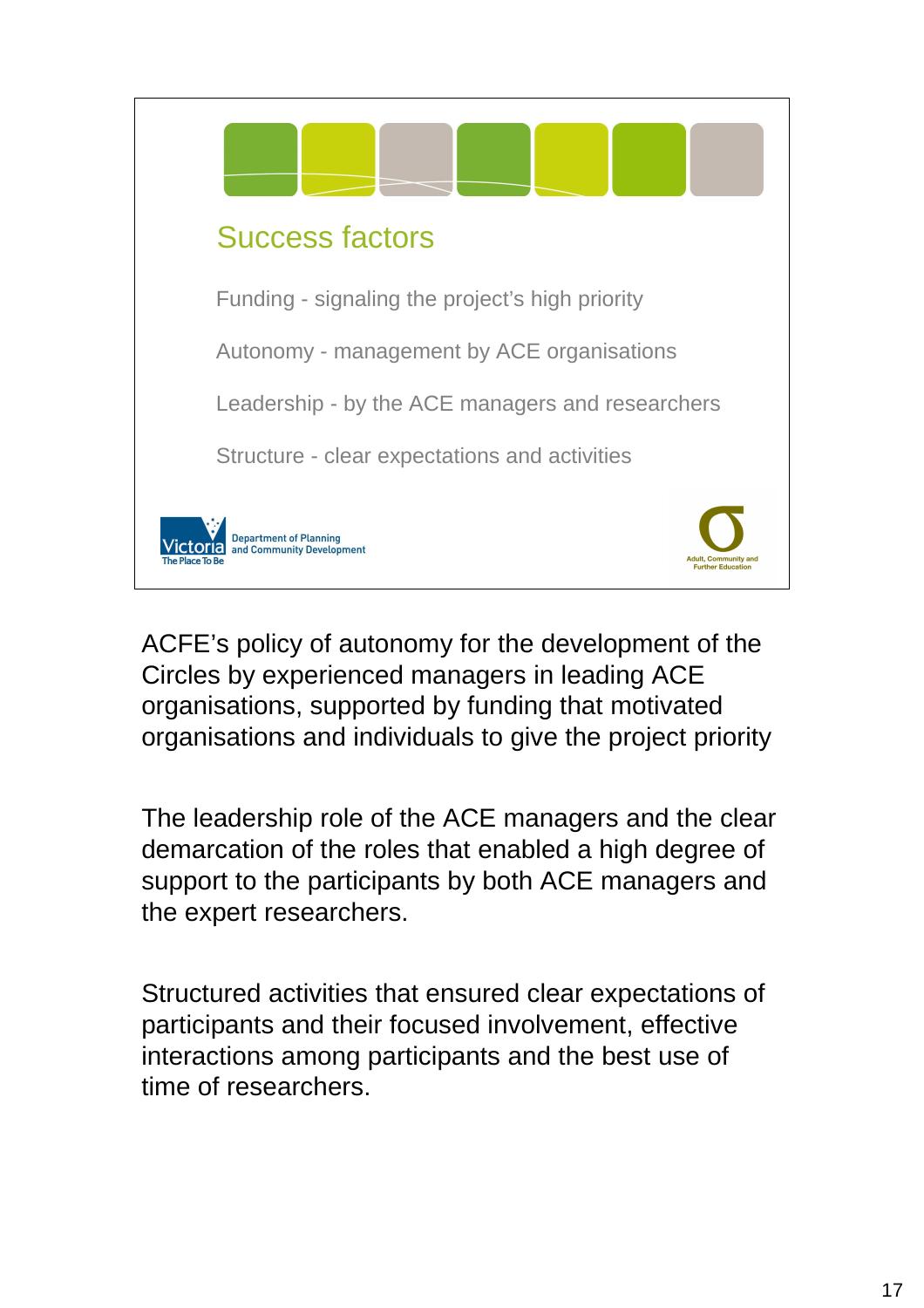

The robust research frameworks that practitioners readily applied to their situations, supported by the expert researchers' wisdom and experience in ACE policy, research and practice

The support of the ACE organisations that sponsored participants, a core of whom were leaders in organisational innovation, while other were seeking to move in new strategic directions or achieve organisational renewal.

A flexible and informal approach to the adoption of action research methodology, giving scope for experimentation and creativity, and an emphasis on practical relevance rather than academic sophistication.

The character of the Circle members themselves, and their willingness to engage in the Circle process, to take opportunity to working collectively on researching their practice.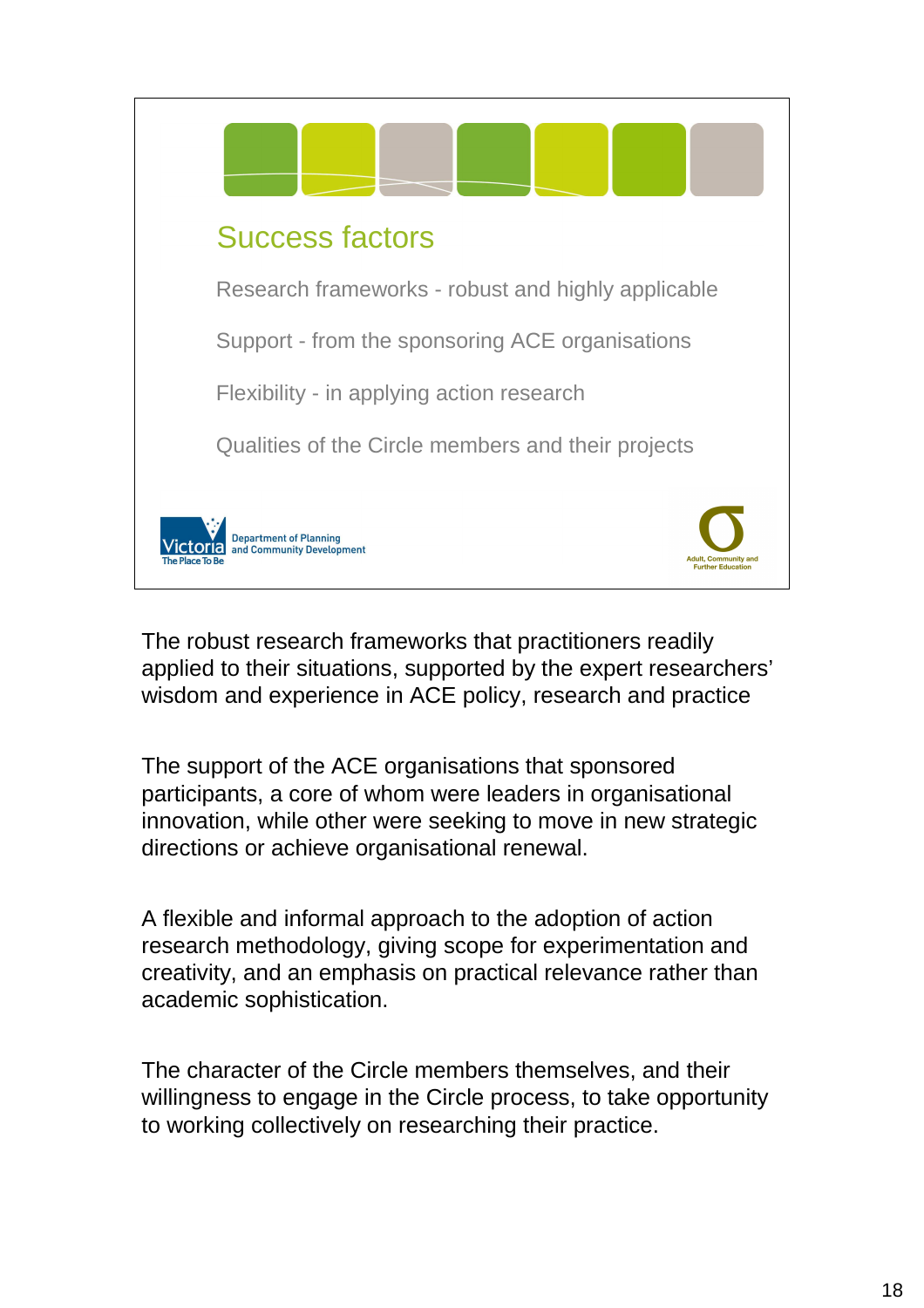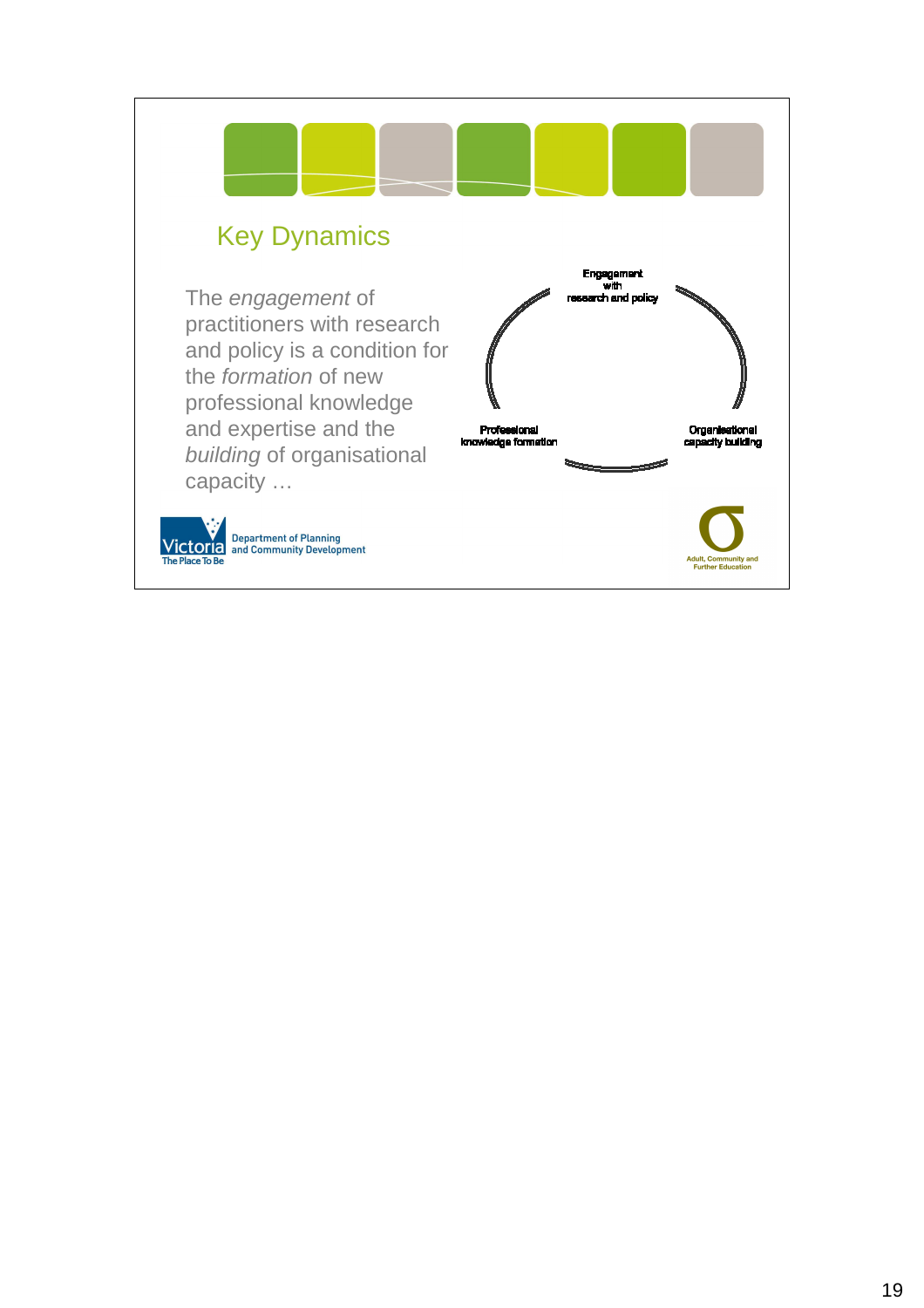

How does the Research Circle model 'create a nexus between policy, practice and research' and how does it work as a mechanism to support change and improvement in practice in the context of public policy'?

The Circle can be visualised as a unique space at the intersection of three domains of research, policy and practice.

The idea of a space at the intersection - a space which has to be given meaning by the participants - which participants have to negotiate by drawing on the different domains of knowledge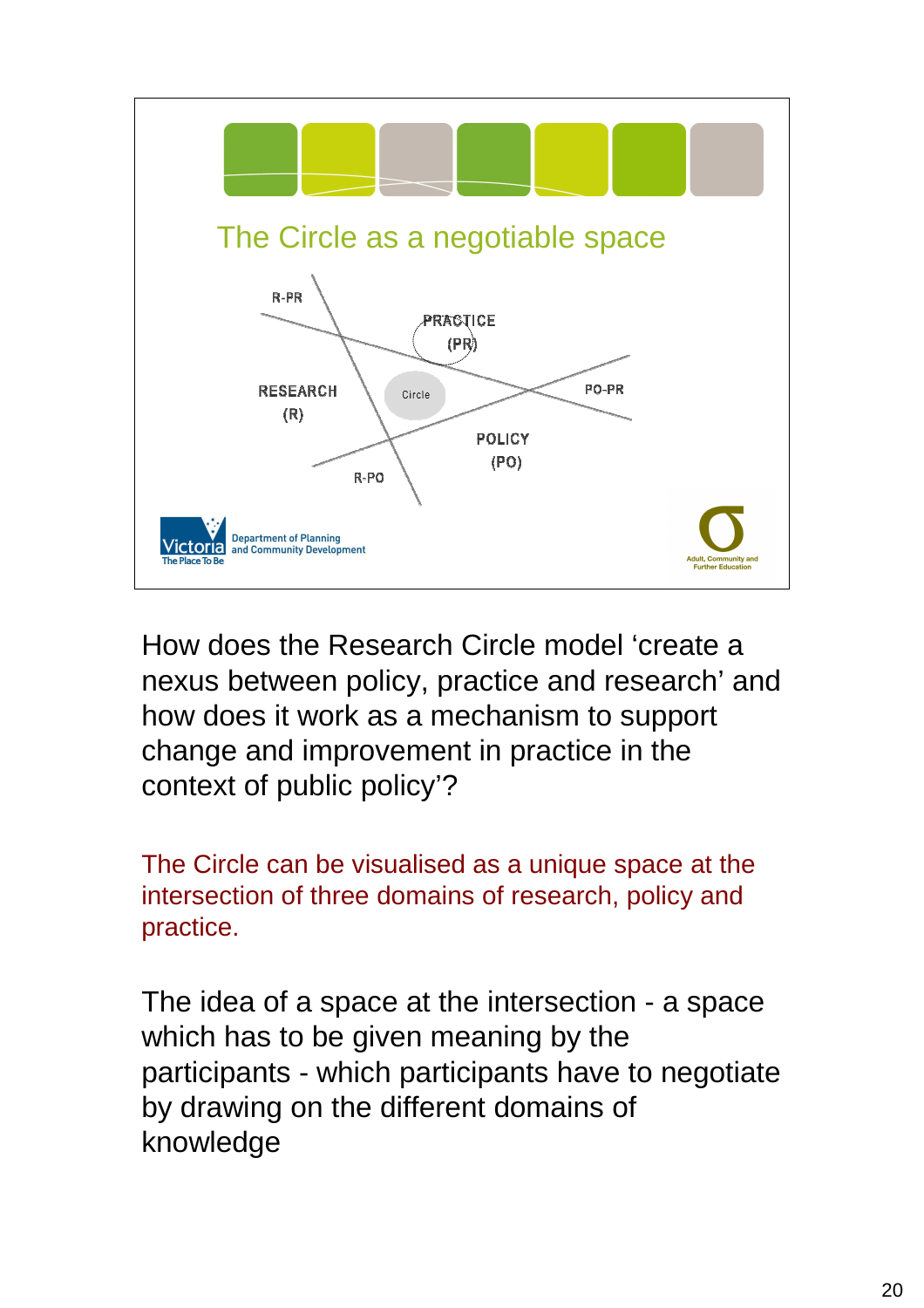

# In a space where questioning and experimentation is OK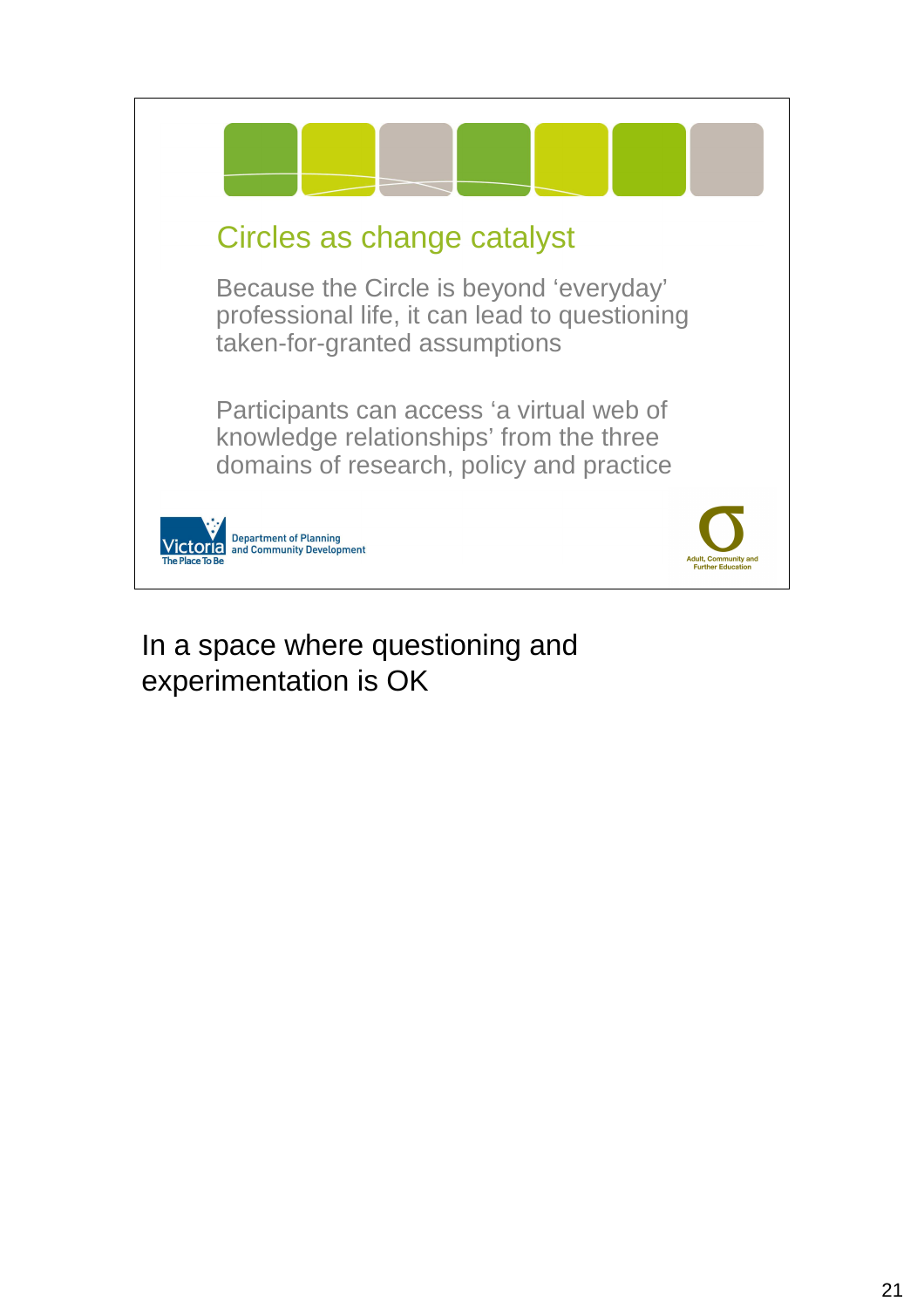

## Unique access to high level researchers

Quote Rowena Naufal Circle manager

…. "the active engagement with research findings and skills - and the research process in the community has promoted real change for most participants and their organizations. They have introduced new focus to strategic planning, sustainability planning, curriculum and program delivery and staffing management.

The involvement with the research process is changing the culture of organizations. It's changing their view of themselves and their communities and the ways they choose to relate with them."

This project has initiated an assessment of ACE practice and community needs.

**"The project didn't answer our question because the question has changed."**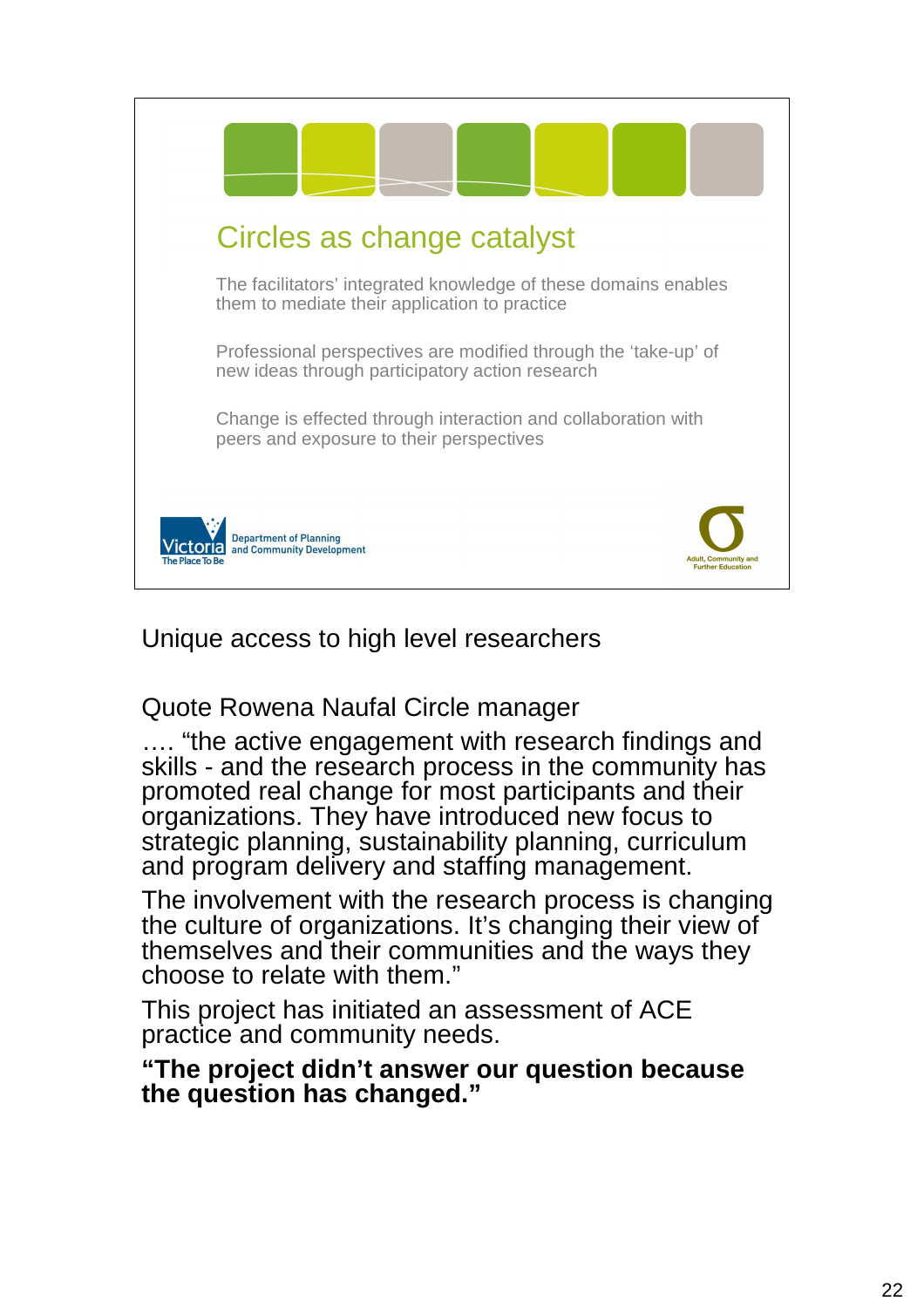

The practical strategies flowed from this process and the results were amazing in range of thought, originality and response they generated. That was the end of the Circle process, but in reality it has just been a beginning.

They have established partnerships that are ongoing and strengthening.

Created resources that will assist new teachers with effective teaching strategies

develop & implement improved work pathways for students;

More effective marketing strategies;

Transformed staff meetings and staff interactions.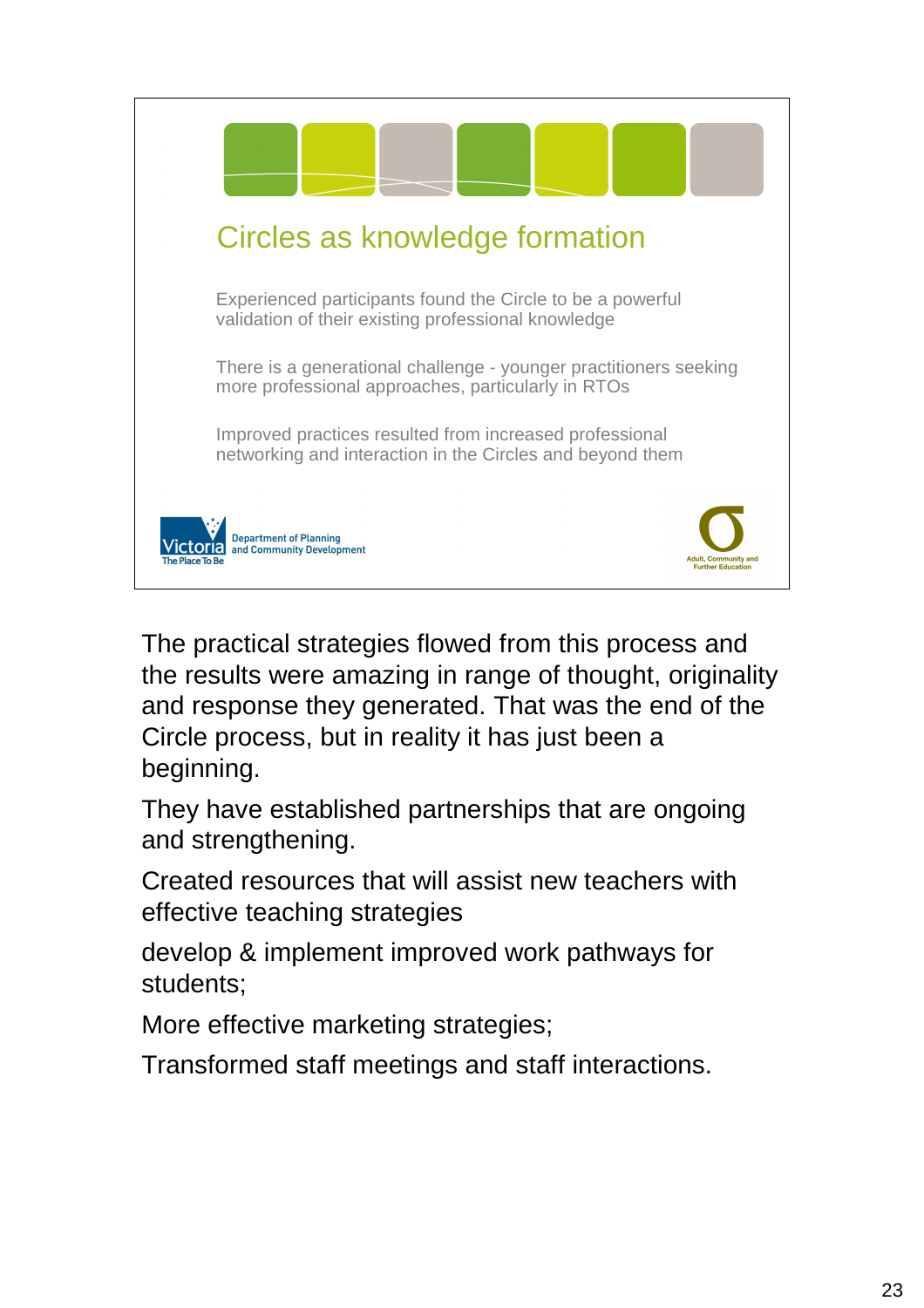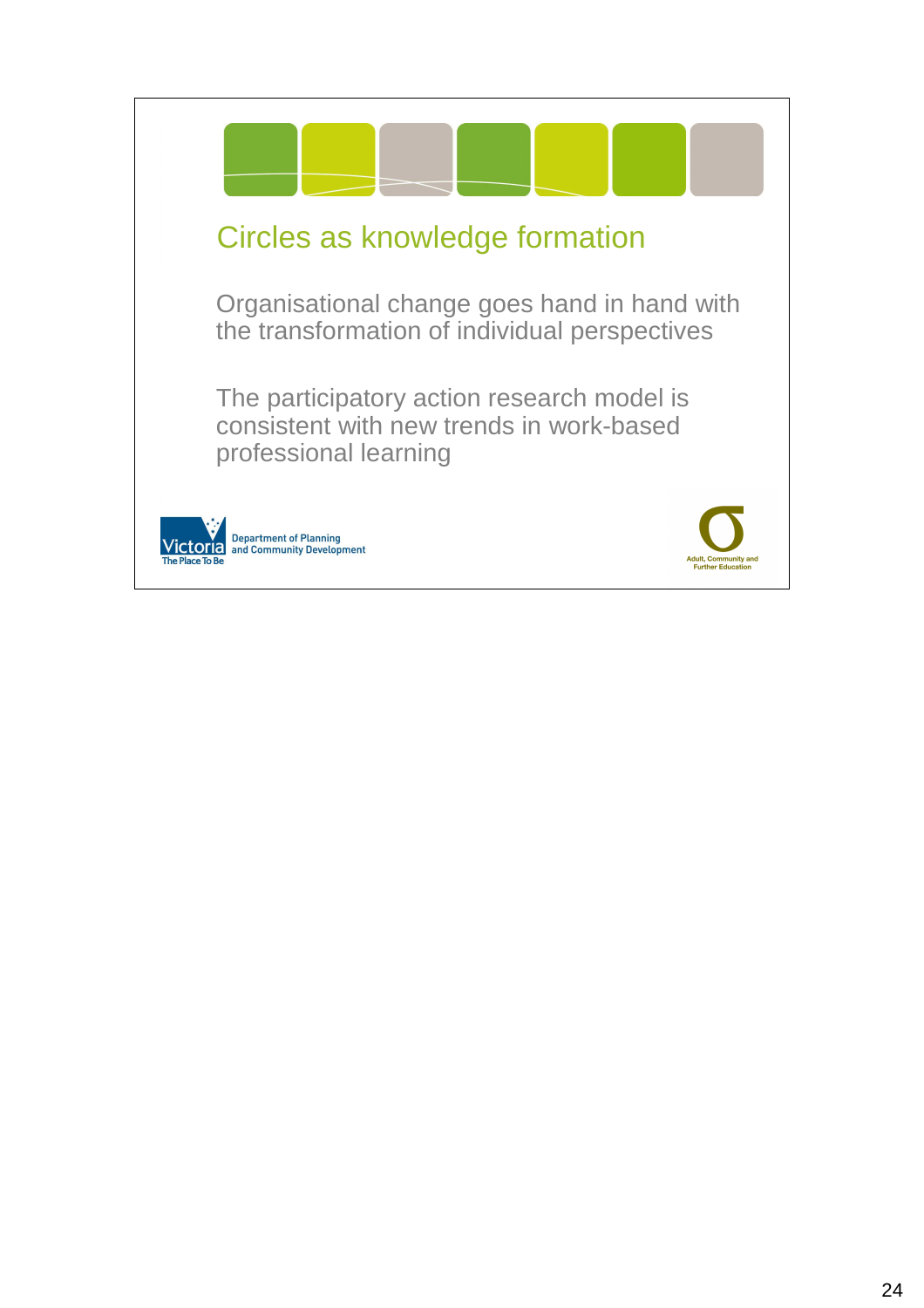

Professional knowledge is the key to capacity building

#### Case study from the Men's Learning Circle

'Secret Men's Business' was a cooking course that had been successful in reaching and retaining men in learning because of its 'holistic approach'. The tutor is a commercial chef who runs the course as a hands-on experience in the Centre's new kitchen—as one observer saw it, a master directing his virtual apprentices. The key ingredient in the course's success is companionship and interaction around the preparation and cooking tasks—it avoids didactic teaching about following a recipe.

The value of the Circle for Yvonne was gaining a wider understanding of 'what works' and a validation of the holistic approach to men's learning. Success has flowed on to other courses with men from the course learning computing skills, web design and digital storytelling. 'Secret Men's Business' has been mapped to Certificate 2 in Hospitality, opening the way to a strong partnership with Wodonga TAFE, who provide hours to enable some courses to run on smaller class sizes at a lower cost, strengthening TAFE's outreach capacity and offering opportunities in smaller communities in the alpine region.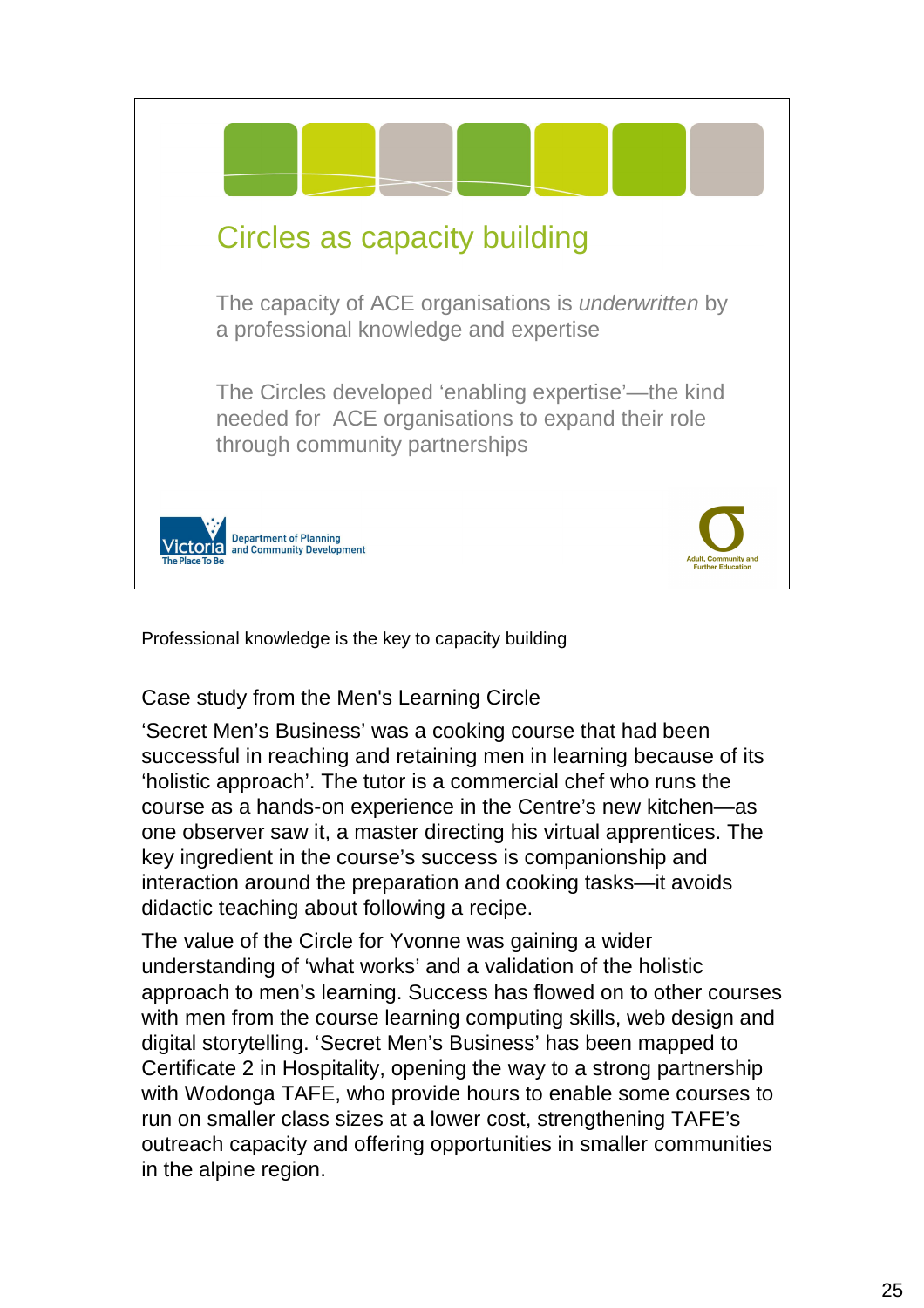

Case study from the ACE Pedagogy Circle

The centre is moving into a new phase, expanding its program and making a change to more structured and professional ways of working. Their project 'Is there a better way?' focused on the teacher-student relationship of the ACE pedagogy framework, where they explored how well they were meeting the learning needs of the older students in their aged care services classes.

Advice from the Circle manager helped them frame their survey realistically. Their work together prompted a lot of discussion with colleagues and tutors, who were paid by the Centre to participate, distributing evaluation forms to students and coming to meetings to discuss the project.

As a result of feedback about teaching-learning practices, the two tutors realised the untapped potential of their students' experience. Following student suggestions, they introduced study groups to make greater use of their life skills and added computer training to the course. Changes were made to the assessment process. A form of on-line support for tutors was set up using EdNA.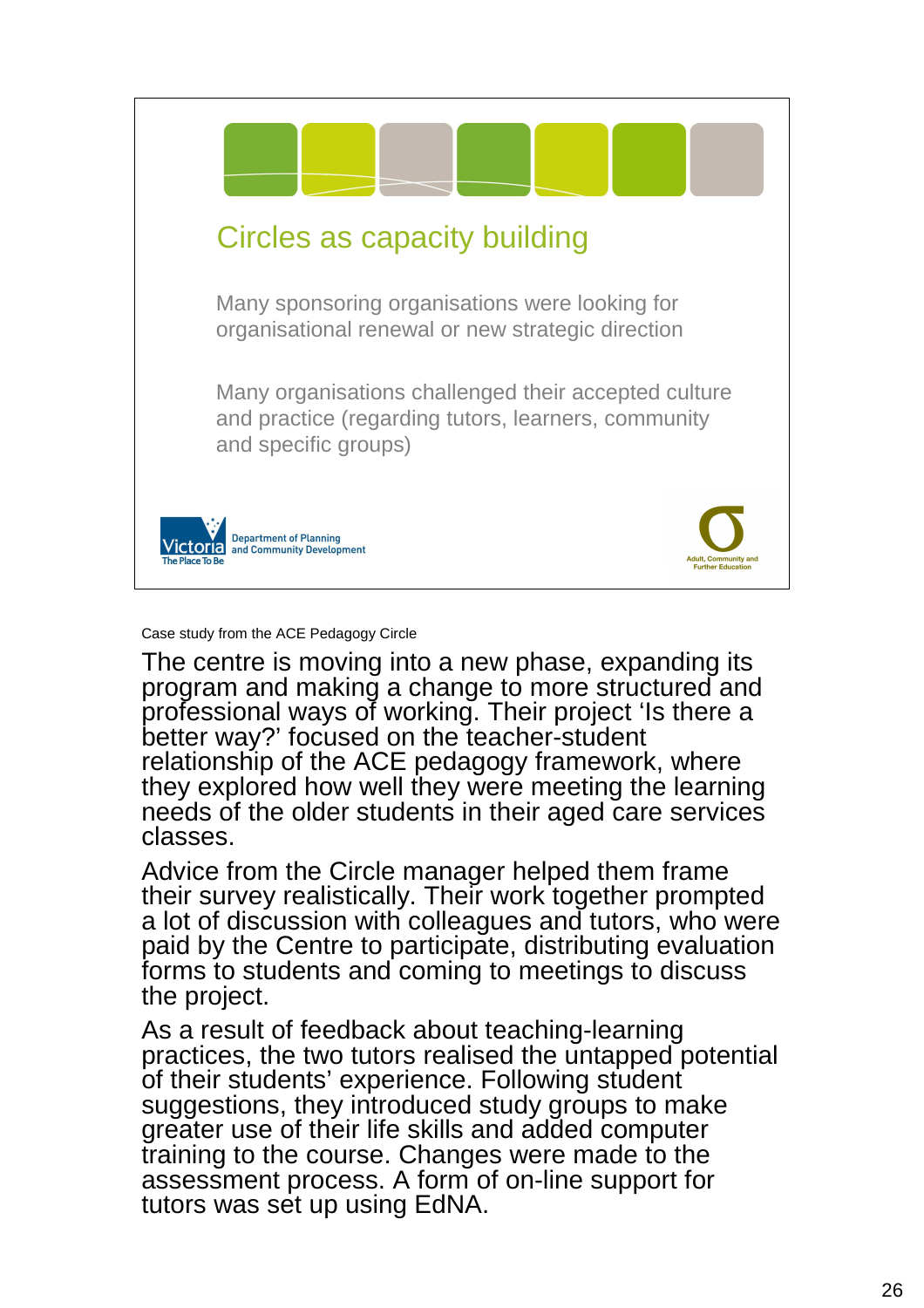# Key messages

The Circles provided a unique space for ACE practitioners to engage with research and policy frameworks

They activated a key dynamic of professional knowledge formation and organisational capacity-building envisaged in the ACE Ministerial Statement's goals

They were successful because of a particular set of conditions

The Circle model is highly congruent with current trends in work-based professional learning

The ACE Circle model has wider applications to professional learning linked to research-based public policy



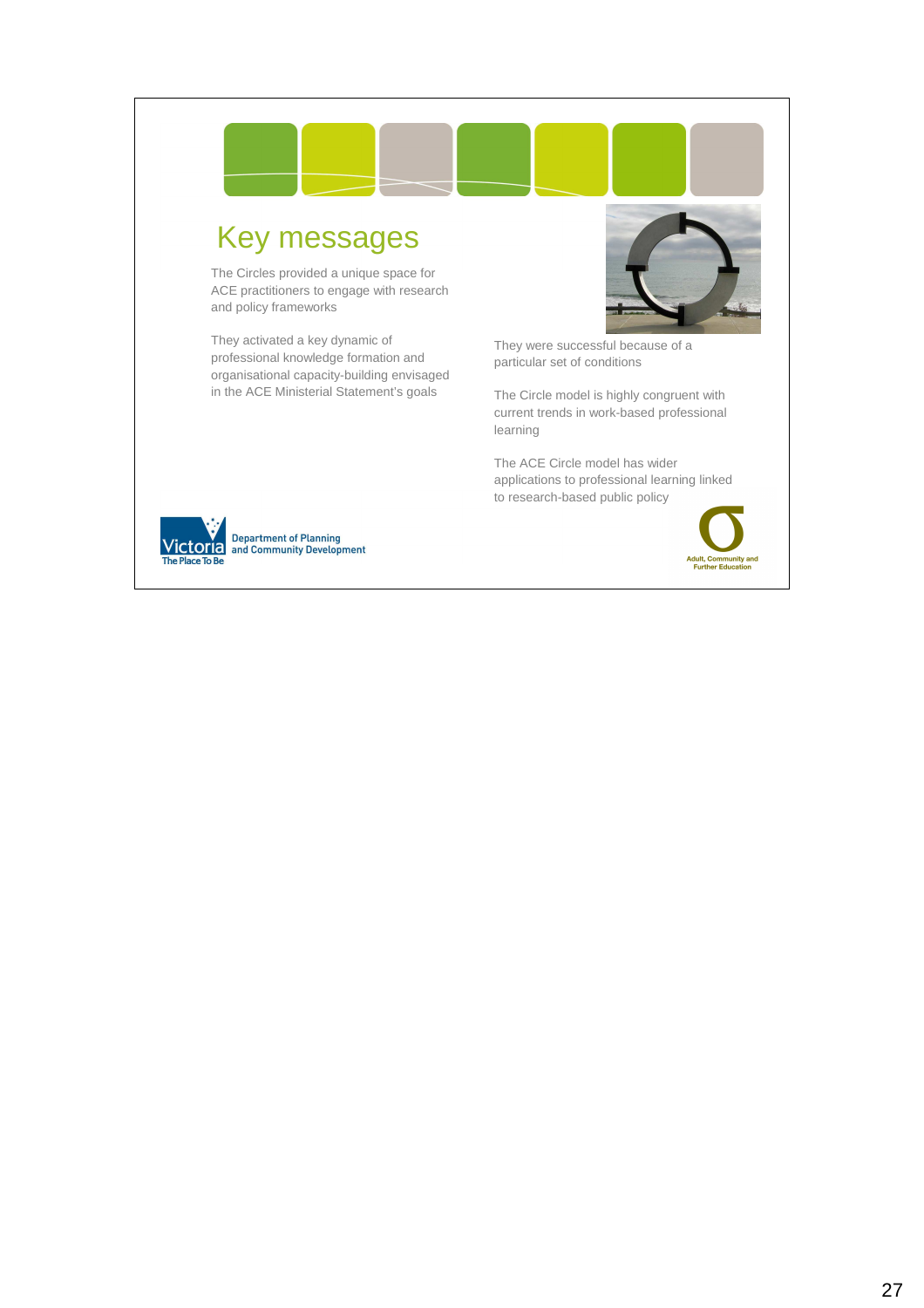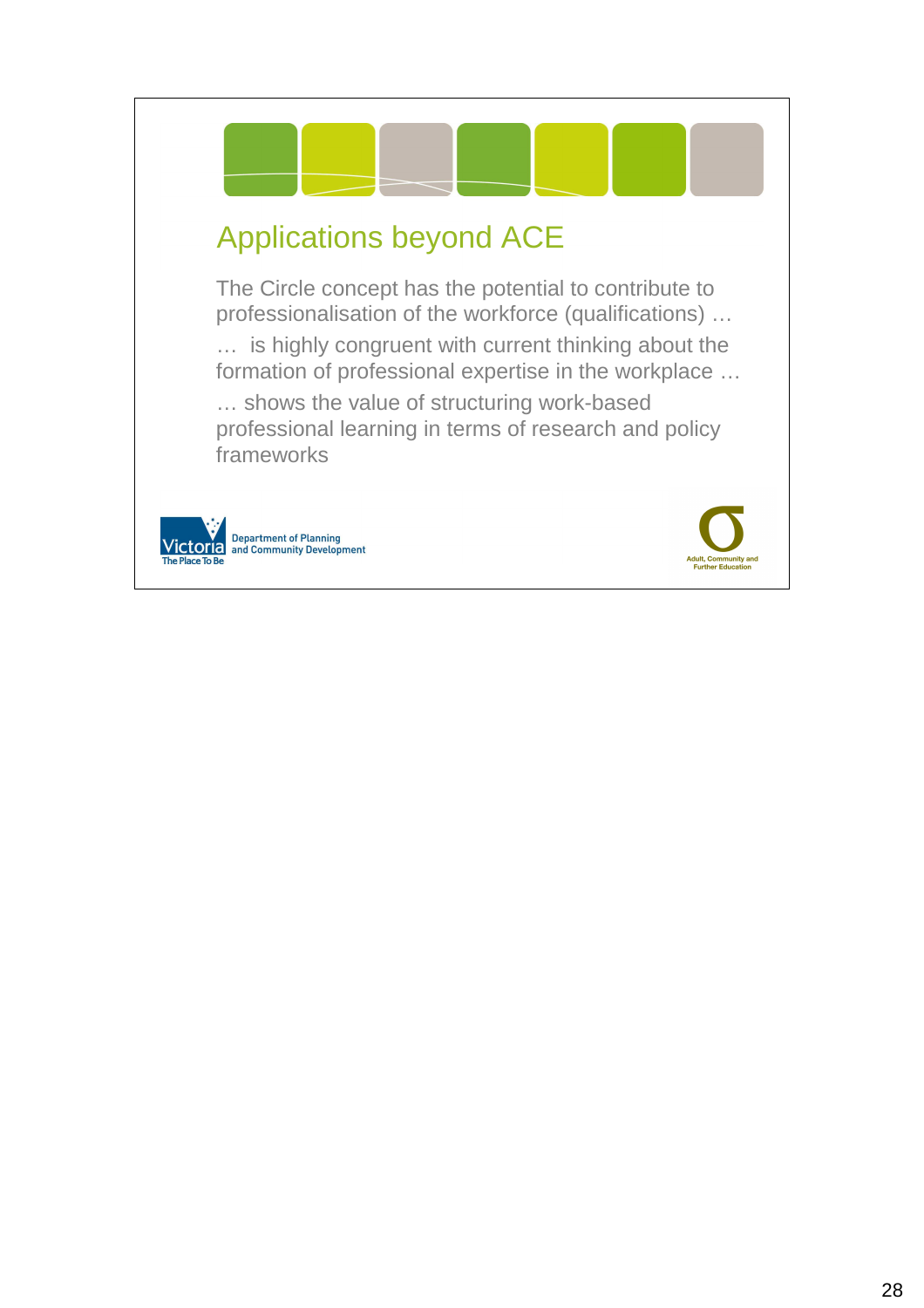

### Much more than professional development

How can you put **your** research to work? –

- On VET practice in context of research-based public policy
- To further professional learning
- Part of government?
- Researchers/ research bodies?

#### Is it cost effective?

Shows conditions that are favourable in terms of the investment of time and energy by participants beyond the notional compensation received, and the range of outcomes achieved for the modest resources applied. There was a multiplier effect, in that some ACE organisations added funds to support more staff to engage in collaborative projects, and many hours of professional development were generated beyond the Circles themselves.

The cost-effectiveness of the Circles is not only about the resources directly supporting Circle participation. ACFE significantly capitalised on its investment in the original highlevel research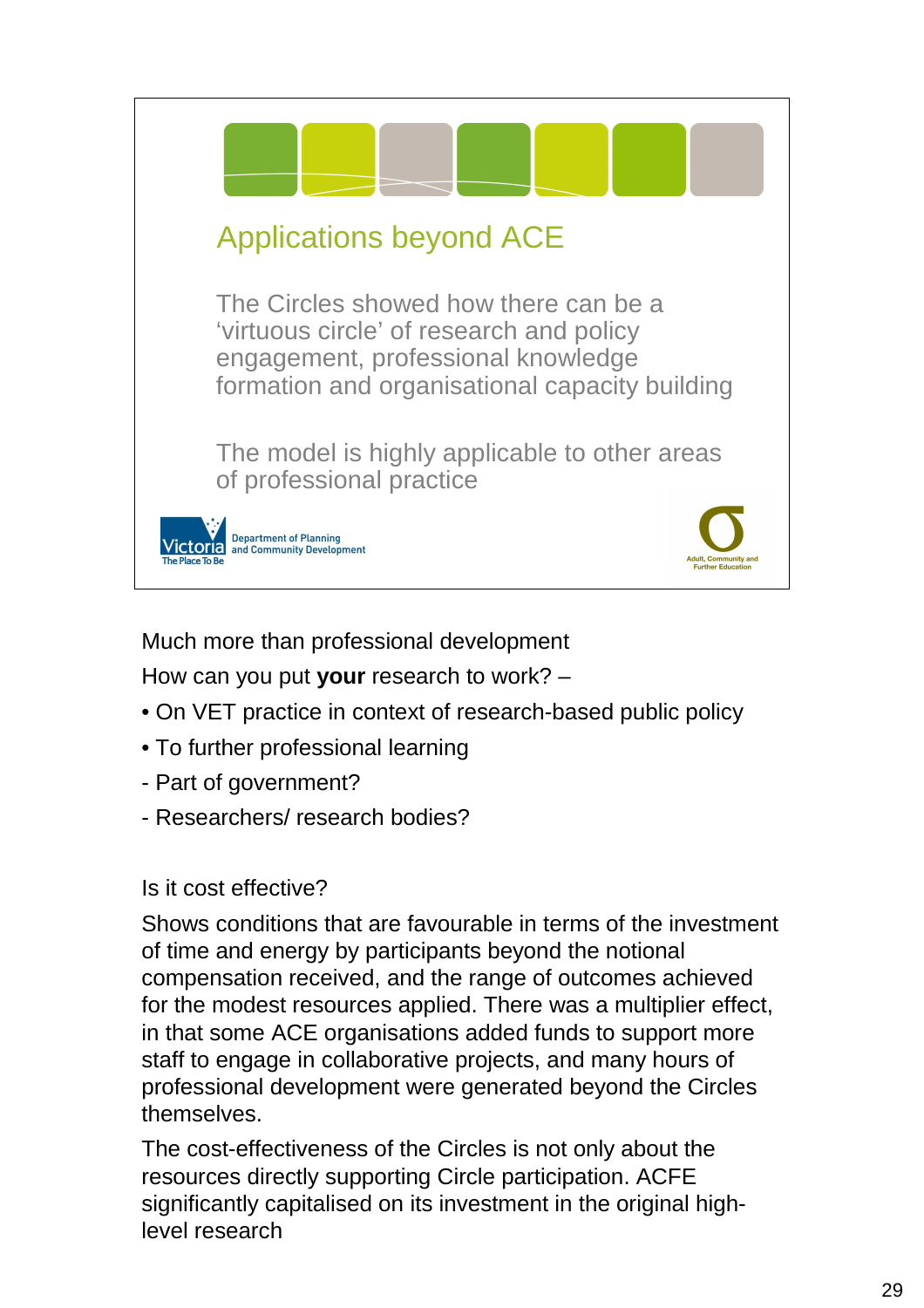

What is ACE doing now?

Springboard grants – direct impact on learner outcomes for most difficult to reach and cater for. Plan (fund), implement, and document and share

Circle model used eg

•Capability Building Lit Num

•Course design capability project